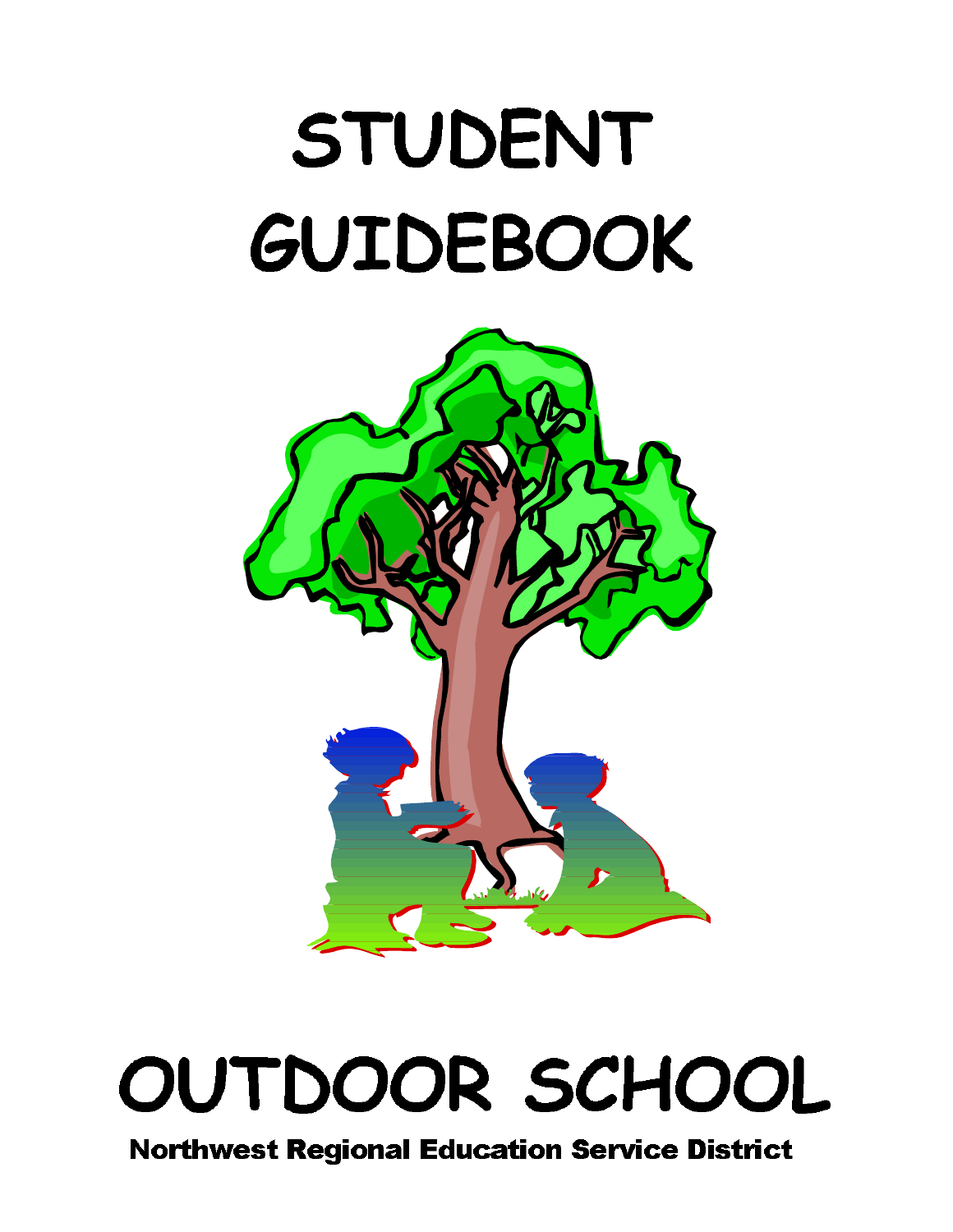## *NORTHWEST REGIONAL ESD OUTDOOR SCHOOL STUDENT GUIDEBOOK*



*To a person uninstructed in natural history, his country or seaside stroll is like a walk through a gallery filled with fine works of art, nine tenths of which have their faces turned to the wall.* 

 **Thomas Henry Huxley** 



*NORTHWEST REGIONAL EDUCATION SERVICE DISTRICT OUTDOOR SCHOOL 5825 N.E. Ray Circle, Hillsboro, Oregon 97124 Phone: (503) 614-1402 Fax: (503) 614-1677 Web Address: www.nwresd.k12.or.us*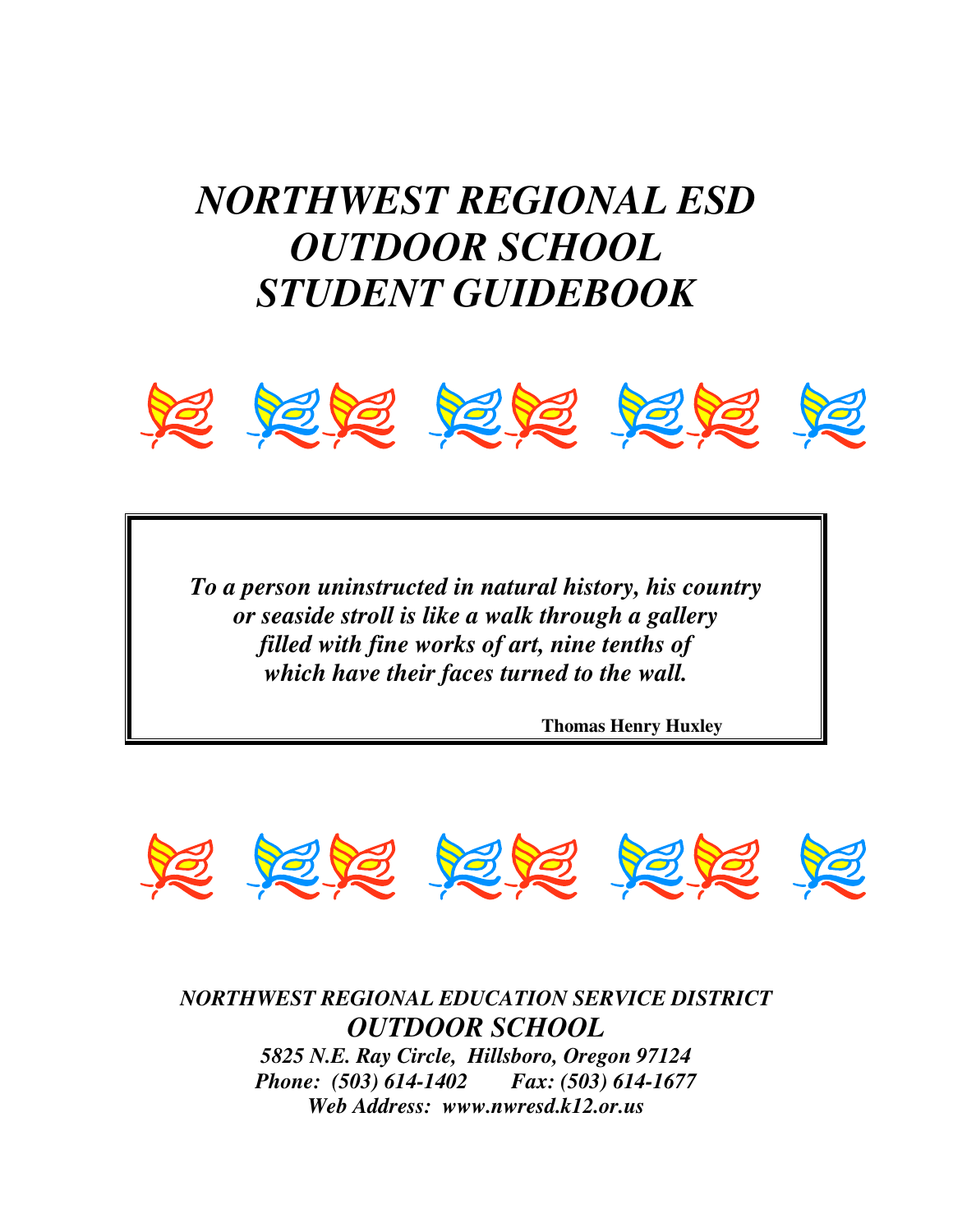#### TO THE STUDENT

This OUTDOOR SCHOOL STUDENT GUIDEBOOK has been written for you, the student. Soon you and your classmates will be leaving your classroom to attend Outdoor School. You will spend a week living and learning in a whole new setting. It will be a very special and unique experience.

To learn as much as possible and to have as much fun as possible, you will want to be well prepared before you arrive. This Guidebook describes some of the things you will do at Outdoor School and provides suggestions for things you may want to bring with you. Share this book with your parents. They will be interested in what you will be doing while you are away.

The main reason you are going to Outdoor School is to learn about the natural world and about the responsibility people have for caring for the natural environment. As you explore the streams and forests and make discoveries around each bend in the trail, you will find that learning is fun and exciting in the out-of-doors. You will also discover the out-of-doors is a beautiful and inspirational place to be.

Another part of Outdoor School is the chance for you, your classmates and new friends from other classes to live together and enjoy activities such as outdoor recreation and evening campfire programs.

Everyone at Outdoor School has been very busy preparing for your arrival. We are all looking forward to your week with us!



#### PLEASE DO NOT WRITE IN THIS BOOK!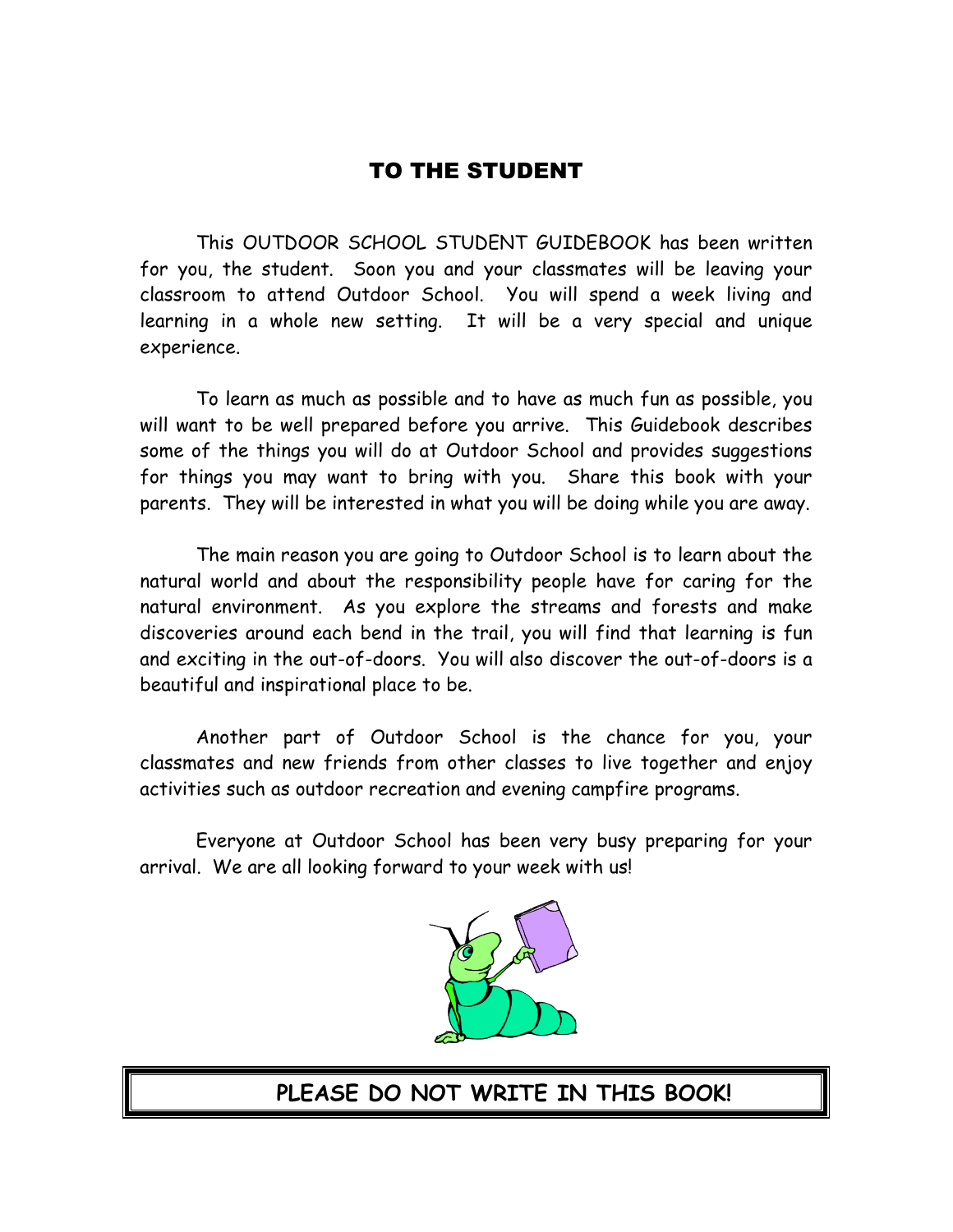#### A MESSAGE TO PARENTS

Outdoor School is a program of the Northwest Regional Education Service District and most schools in the four-county region participate. Since the program began in 1969, over 200,000 students have attended. This week of learning and fun will be one of the highlights of your child's years in school.

The OUTDOOR SCHOOL STUDENT GUIDEBOOK is to help prepare the students for their week at Outdoor School. It will also help you understand the kinds of experiences the children will be having. While it is your son or daughter who will be going to Outdoor School, it can become a family event. Preparing equipment, packing clothes and sharing the anticipation beforehand will help send your child off with a feeling of confidence and excitement. Afterwards, sharing your child's enthusiasm for his or her discoveries, experiences and new friends will add to the learning that has occurred.

Outdoor School is an opportunity for students to spend a few days studying in the out-of-doors. It is not a week away from school, rather it is a week of school in a new setting, one in which plants, animals, streams and fields become the materials for study. The focus of the program is the environment, ecology and other natural sciences. Lessons are designed to help your child gain the skills needed to achieve the educational benchmarks established by Oregon's 21<sup>st</sup> Century Schools Act. Emphasis is also placed on applying skills in reading, math and other subject areas to real situations.

Outdoor School is a place where the children can apply social skills and perhaps learn some new ones. Practicing cooperation, independence, sharing, courtesy and punctuality are important for everyone's enjoyment of the entire experience. For many, Outdoor School may be the only extended outof-the-classroom experience they will have in their school careers. To take advantage of the short time available, the schedule is full of activities and the pacing is quick.

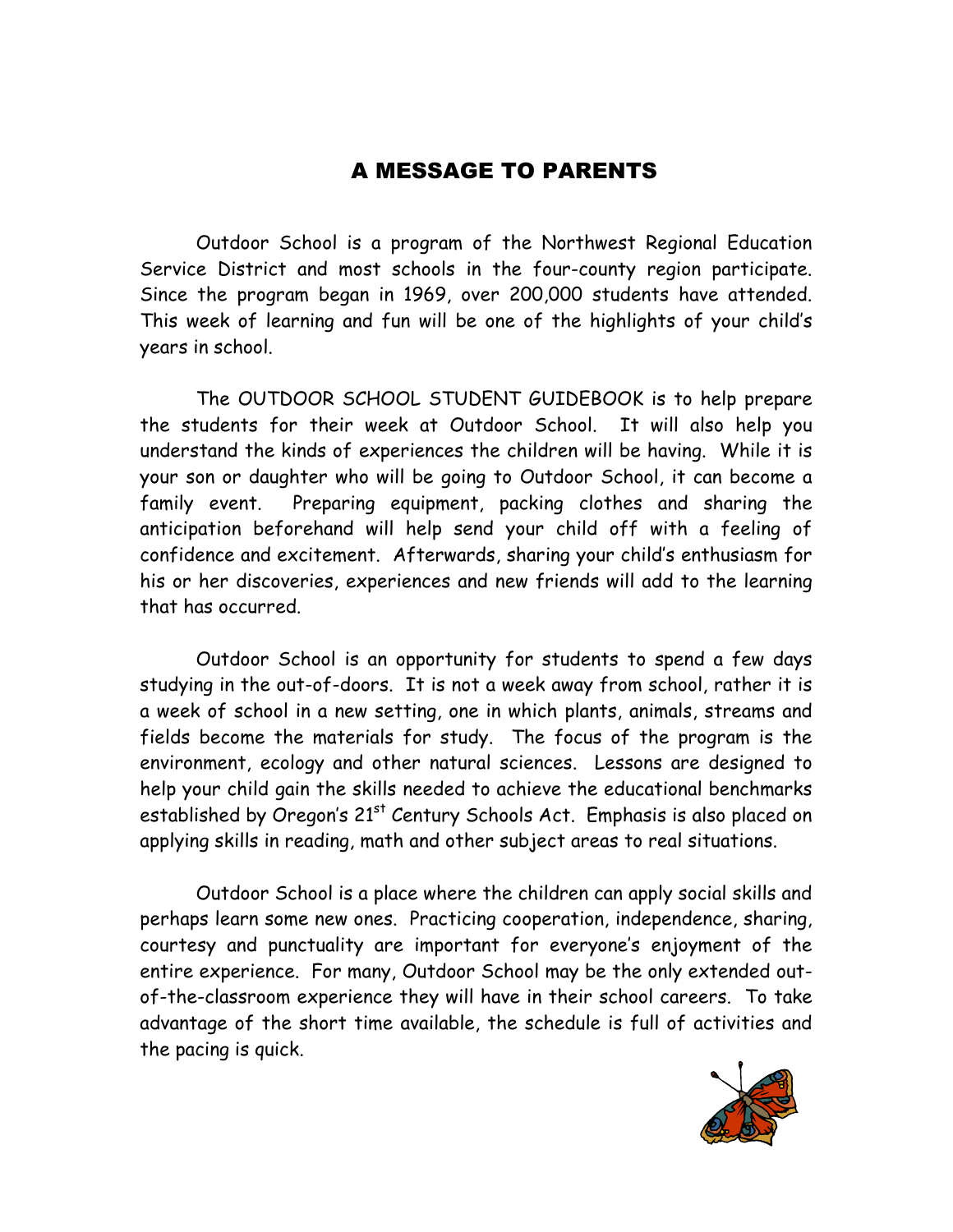In preparation for Outdoor School, the clothing list found in this book is of special interest. These are suggested items only. It is important that your child come with waterproof boots, a raincoat and a warm jacket. Beyond that, durable clothes that will survive mud and strenuous use contribute to a comfortable week. Please do not feel you must spend lots of money for clothing and other supplies. Make do with what you have, or borrow from family members or friends. Outdoor School is not a fashion show.

Your child will bring home a Medical History Form. It is important that this be filled out completely and returned to the teacher AT LEAST TWO WEEKS before your child goes to Outdoor School. We can take care of almost any medical situation if we know about it in advance. All medications will be collected by your child's teacher before departure for Outdoor School and will be given only by the Outdoor School Health Supervisor. Call the Outdoor School office (503) 614-1402 if your child has any severe dietary restrictions, allergies or severe special needs.

If you would like to visit your child at Outdoor School, please call the camp directly to let them know you are coming. If you are interested in joining your child for a meal, you must call 24 hours in advance to make a reservation. They will take reservations on a first come, first serve basis as seating space is very limited at mealtime. Prices for visitor meals can be obtained through your child's teacher or by calling the NWRESD Outdoor School Office. They also have the telephone numbers of the various camps. Due to tidal conditions, Camp Westwind visitor days are the first and last day of Outdoor School. Please call the camp for crossing times.

We encourage the students to write a letter home. However, since postage stamps are not available at Outdoor School we ask that you send paper and stamps along with your child. The children also enjoy receiving letters with news of the family, pets and friends. We suggest that you send letters as early as possible (even the week before your child leaves for ODS), to allow time for mail to arrive on site in time.

If you have any questions, contact your child's teacher or the Outdoor School office. We are looking forward to having your child be a part of our Outdoor School program this year.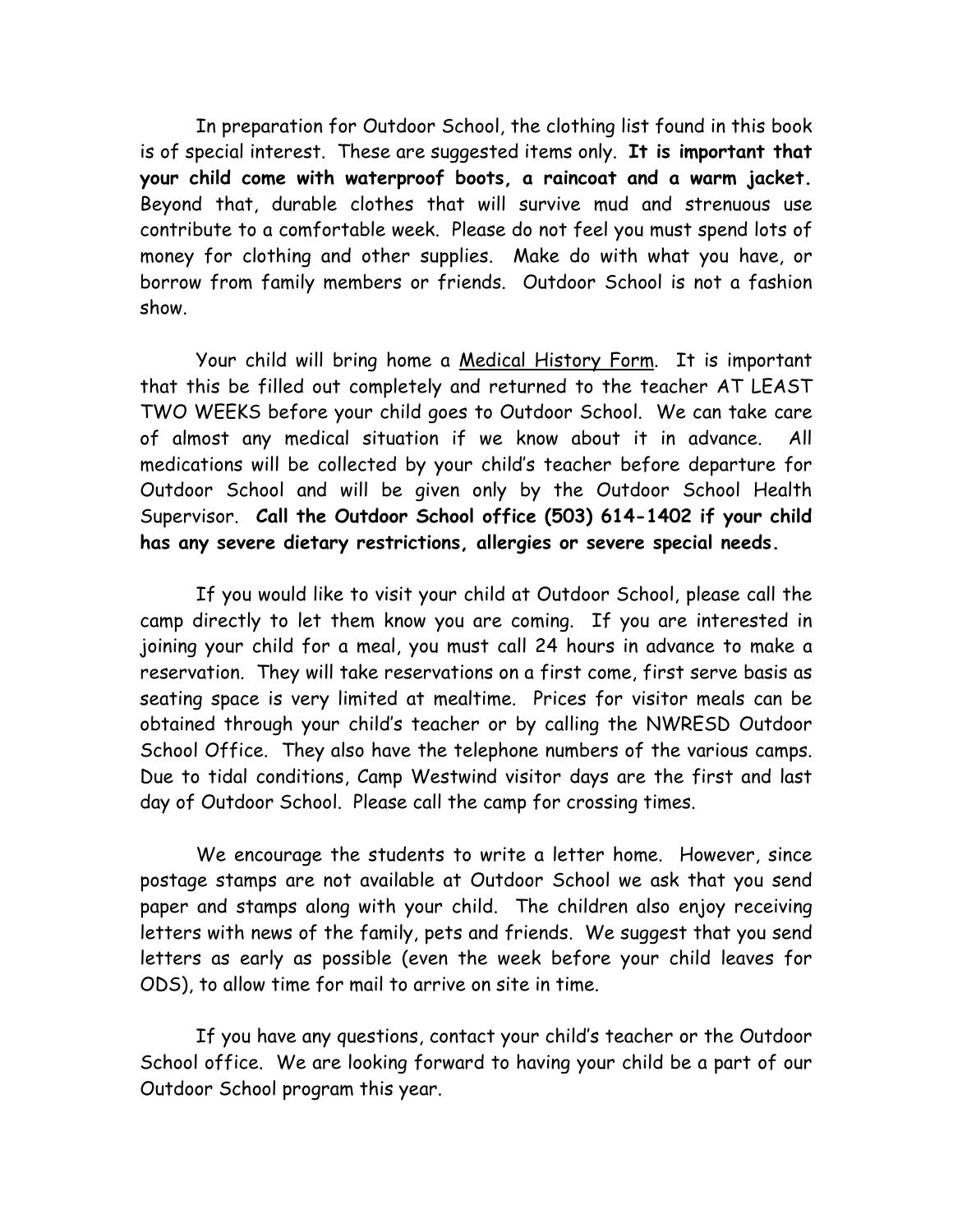#### THE OUTDOOR SCHOOL SITE

Your Outdoor School site is a one to two hour ride from your school. As the bus passes through the gate and bounces down the road to the camp, you will discover that it doesn't look like any school you have been to before. There is a large dining hall where everyone has their meals and where your class can meet if it pours down rain. There are cabins for you to sleep in. There are also bathrooms and showers. All of the buildings have electricity.

Since the Outdoor School program is designed to let you learn about the out-of-doors, you will be able to step outside your cabin door and find yourself surrounded by your classroom. Forests and meadows stretch off in all directions and a stream may flow right by your cabin. You can fall asleep listening to the water rushing over the rocks!

Trails through the woods provide ways to explore the farthest corners of the site. Each morning and afternoon your class takes off in a different direction for field study activities. As you walk among the towering old fir trees, you can hear birds and squirrels chattering in the bushes. You may even see a deer bounding down the trail in front of you.

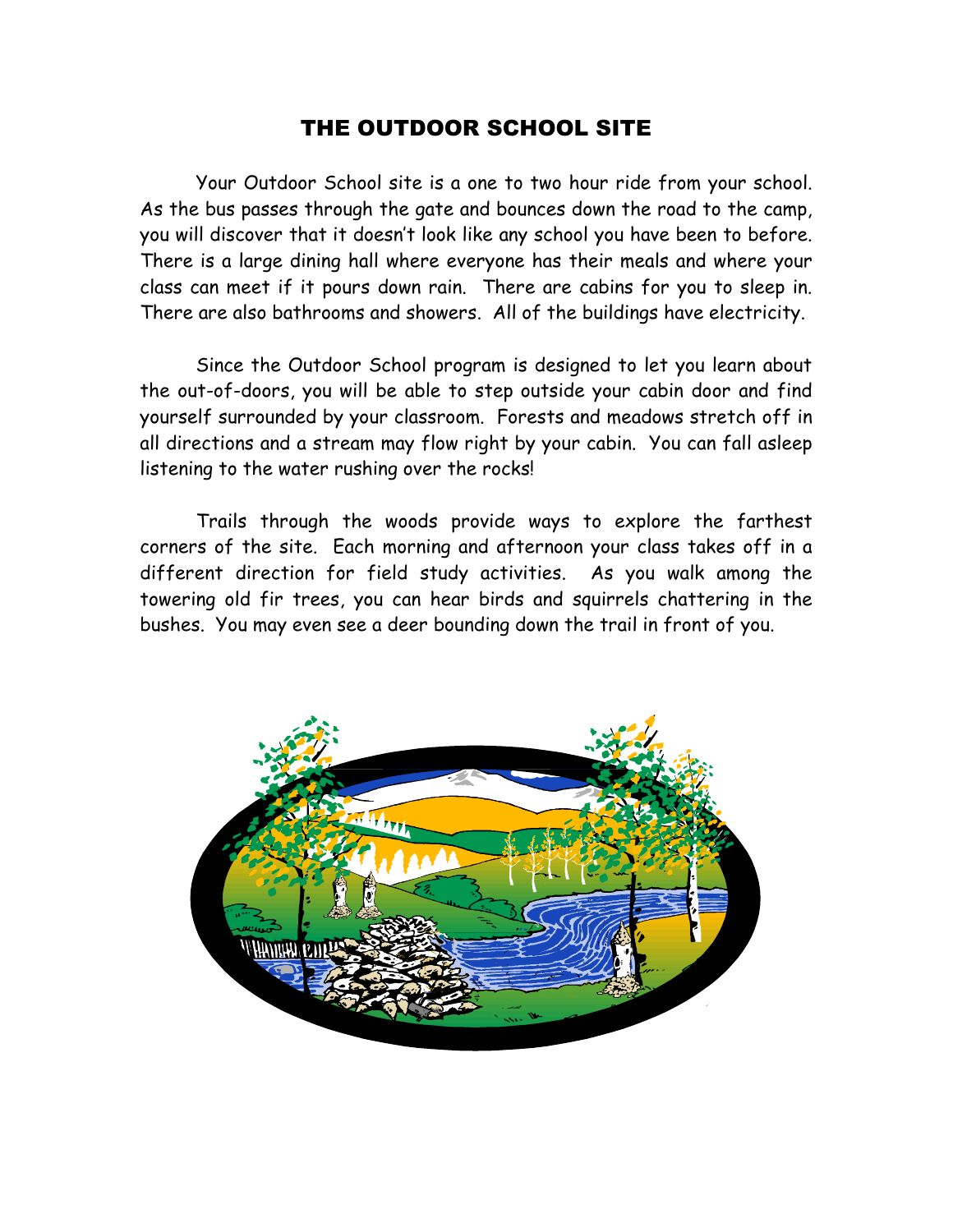#### THE OUTDOOR SCHOOL STAFF

When you step off the bus at Outdoor School you are greeted by a big group of people who have been very busy preparing for your arrival.

The Site Supervisor is like an Outdoor School principal. He/she plans the activities with your classroom teacher to make sure that everything goes smoothly and that you have a fun and educational week.

Field Instructors plan and teach field study activities. All of them are experts in the out-of-doors. If you have any questions about ecology or nature, these are the people to ask!

Program staff members are in charge of all other parts of the program. These energetic people teach recreational activities, lead songs, plan meal-time programs and lead you in duties, helping keep the Outdoor School site clean. You will find them leading fun activities from very early morning until long after you are in bed at night.

A Health Supervisor lives at Outdoor School twenty-four hours a day to take care of your medical needs. This person will dispense medications, provide first aid and makes sure everyone stays healthy.

Your classroom teacher will also be at Outdoor School to help with the teaching and other activities.

A kitchen staff works very hard preparing delicious, nutritious meals for you and a camp caretaker/manager makes sure the camp is in good repair.

Each week a very special group of high school or college students volunteer a week of their time to be Outdoor School Counselors. They will be living in and supervising your cabins, and they will help teach field study activities.

One of the special features of Outdoor School is the large number of adult staff and counselors. This means that many of the activities can be conducted in small groups. It isn't often you get a chance to be in a class with one teacher and only 8 students.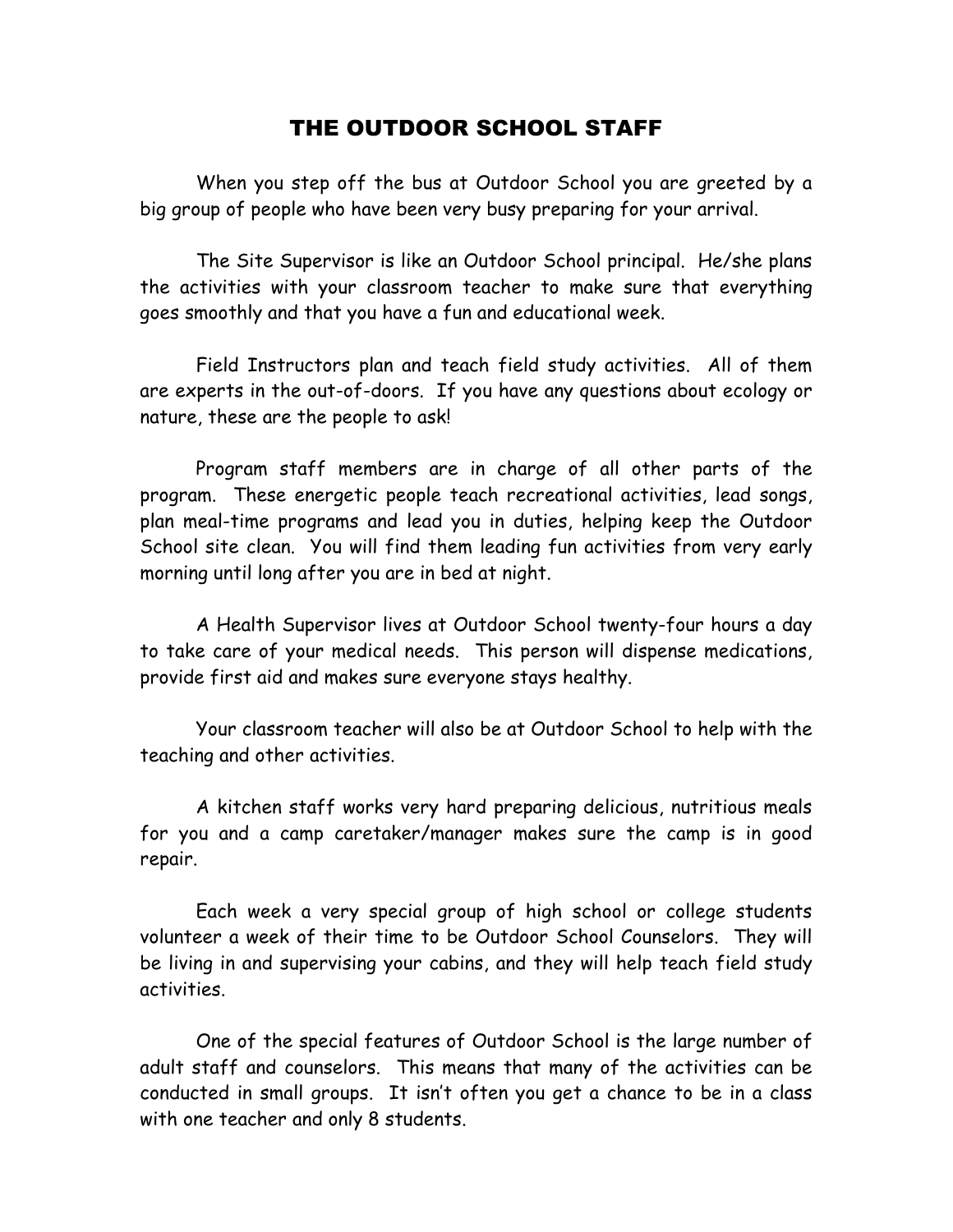#### OUTDOOR SCHOOL SCHEDULE

Each day Outdoor School is filled with activities such as field study, recreation, meals and the evening campfire. The following schedules show how the days are organized. The exact schedule will be slightly different at your particular site. What happens in each of these activities will be explained on the following pages.

The most fun and best learning can take place if everyone watches the schedule and is on time for all activities.

#### DAY 1 SCHEDULE

| 10:30 a.m. | Buses arrive                |
|------------|-----------------------------|
| 11:15      | Assembly & cabin assignment |
| 12:00 noon | Wash up and duties          |
| 12:15      | Lunch                       |
| 1:00       | Cabin time (get acquainted) |
| 1:30       | Homeroom                    |
| 2:00       | Field Study                 |
| 4:30       | Recreation                  |
| 5:30       | Rest, Cabin time            |
| 5:45       | Wash up and duties          |
| 6:00       | Evening flag ceremony       |
| 6:15       | Dinner                      |
| 7:00       | Evening Activity            |
| 8:15       | Campfire                    |
| 9:15       | Bedtime                     |
| 9:45       | Lights Out                  |
|            |                             |

#### DAY 2 & 3 SCHEDULES

| 7:00 a.m.  | Rise and Shine            |  |
|------------|---------------------------|--|
| 7:20       | Wash up and duties        |  |
| 7:40       | Morning flag ceremony     |  |
| 7:50       | Breakfast                 |  |
| 8:30       | Duties and cabin clean up |  |
| 9:00       | Field Study               |  |
| 11:30      | Cabin group activity      |  |
| 11:45      | Wash up & duties          |  |
| 12:00 noon | Lunch                     |  |
| 1:00       | Homeroom                  |  |
| 1:45       | Field Study               |  |
| 4:30       | Recreation                |  |
| 5:15       | Showers, Rest, Cabin time |  |
| 5:45       | Wash up and duties        |  |
| 6:10       | Dinner                    |  |
| 7:15       | Evening Activity          |  |
| 8:15       | Campfire                  |  |
| 9:15       | Bedtime                   |  |
| 9:45       | Lights out                |  |

#### DAY 4 SCHEDULE

| 6:00 a.m. | Rise & shine, wash up,<br>continental breakfast,<br>pack up |
|-----------|-------------------------------------------------------------|
| 7:50      | Morning flag ceremony                                       |
| 8:00      | Field Study                                                 |
| 10:30     | Move gear to loading areas<br>and clean cabins              |
| 10:55     | Wash up                                                     |
| 11:00     | Lunch                                                       |
| 11:50     | Closing Ceremony                                            |
| 12:15     | Board buses and leave for home                              |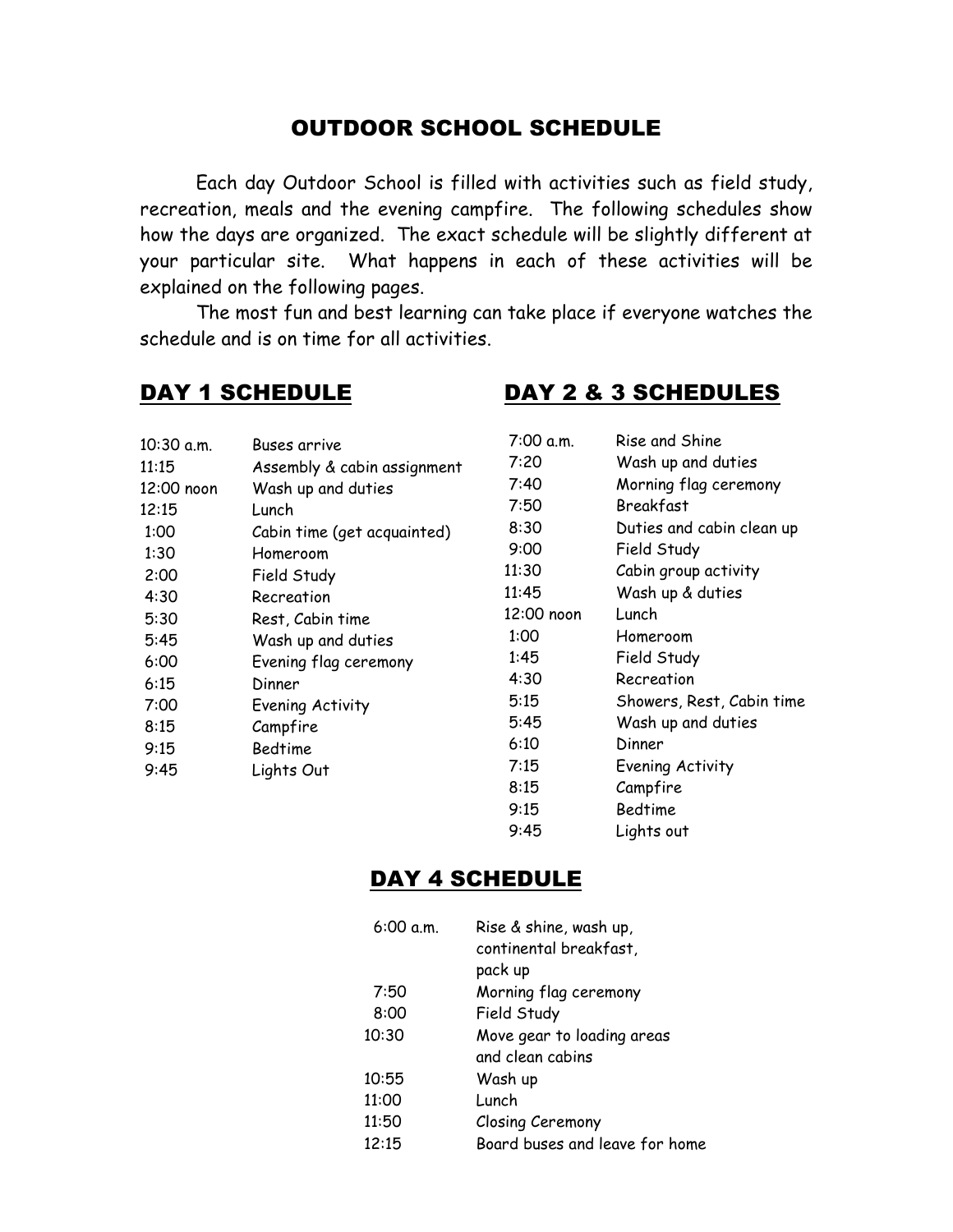#### LEARNING AT OUTDOOR SCHOOL – FIELD STUDY

Outdoor School means school in the outdoors. Students spend the week learning about things that are best studied outdoors. What better way is there to learn about insects than to observe them in their homes or to study the chemistry of water while sitting on the bank of a pond?

Each morning and afternoon you, your classmates and teacher will explore a different part of the camp environment. Most of the work is done in small groups. In a small group it is very easy for everyone to see and hear everything and participate in all the activities.

Learning takes place in lots of different ways at Outdoor School, such as by exploring, experimenting and observing. You can use all of your senses to discover new things about the environment. Seeing, hearing, smelling and touching are all important ways to get new information about your surroundings.

You also get the chance to apply your skills in reading, mathematics and writing. When learning in the out-of-doors, it is often important to take notes or draw pictures, which will help you remember your discoveries for discussion and sharing later. You will be given a "Field Study Journal" in which you can record your observations.

The main topics of study at Outdoor School are ecology, natural resources and people's relationship to the environment. Each of the Outdoor School sites organizes the studies a little differently and may have some different activities, but everyone learns the same things.

Environmental Awareness. At your Outdoor School, you will learn to observe the beauty and complexity of nature. You will learn to feel comfortable and excited while exploring the out-of-doors. Hopefully you will gain the interest and enthusiasm to continue exploring the natural world after you return home.







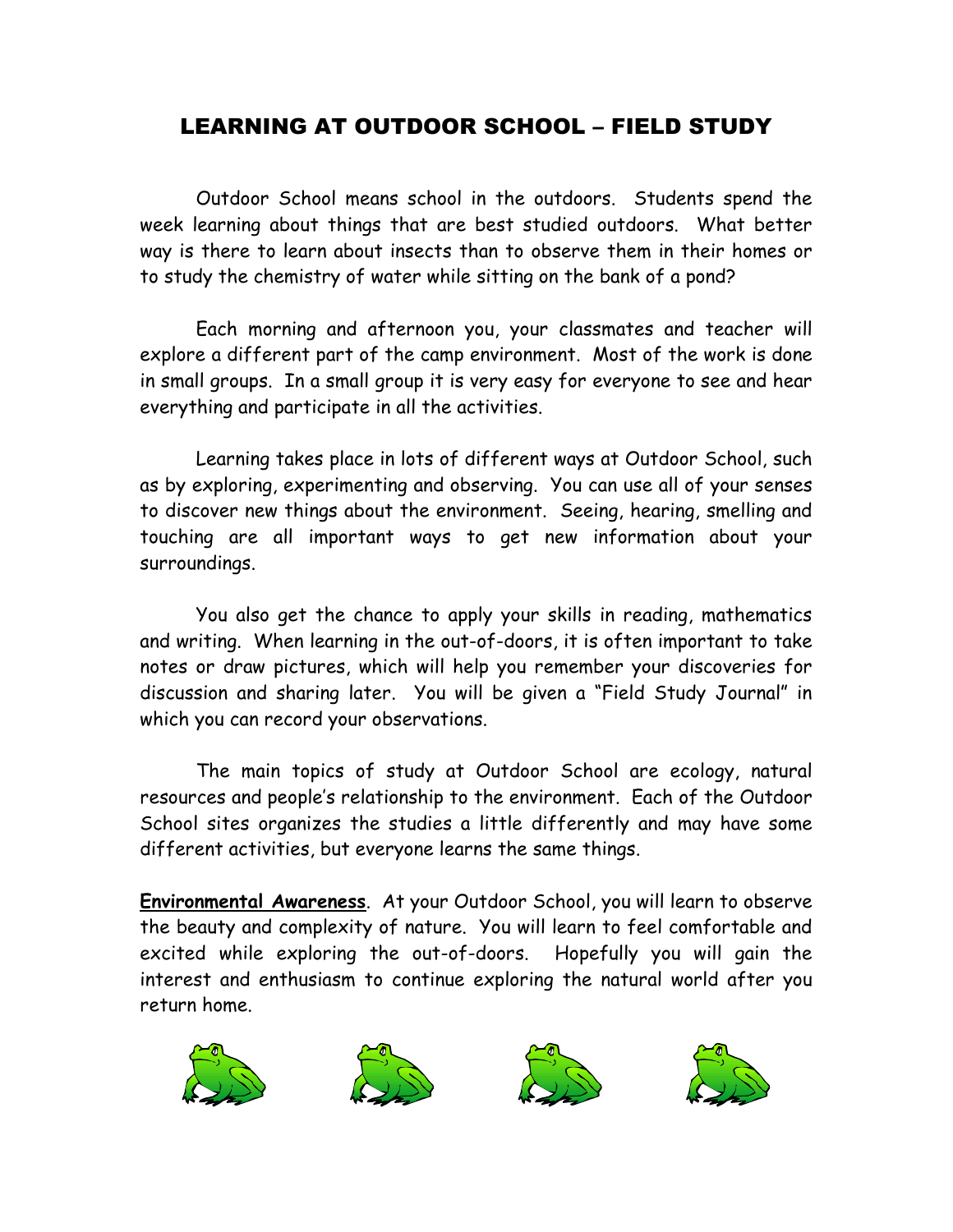Ecology Concepts. As you go through the week, you will learn some very important concepts about how the natural environment works. Concepts are "mental organizers" or "generalizations". They are kind of like file folders in your mind. As you get new information your brain puts it into a file folder so you can keep the information organized. Sometimes your brain will change the label on a folder or move information from one folder to another. There are four big concepts you will learn at Outdoor School.

Energy Flows. Almost all living things get their energy from the sun. Green plants capture the sun's energy in a process called photosynthesis. Animals get their energy by eating plants or by eating other animals that have eaten plants.

Matter Cycles. The materials that are important to living things, move back and forth between living plants and animals and the environment. Some of these materials are water, oxygen, carbon and minerals.

Interactions. Living things are constantly interacting with each other and with their surroundings. It is through these interactions that matter cycles around and around and energy flows through the environment.

Ecosystem. Plants and animals live in places that provide all the things they need to survive. All the plants and animals and the surrounding environment are called an ecosystem.

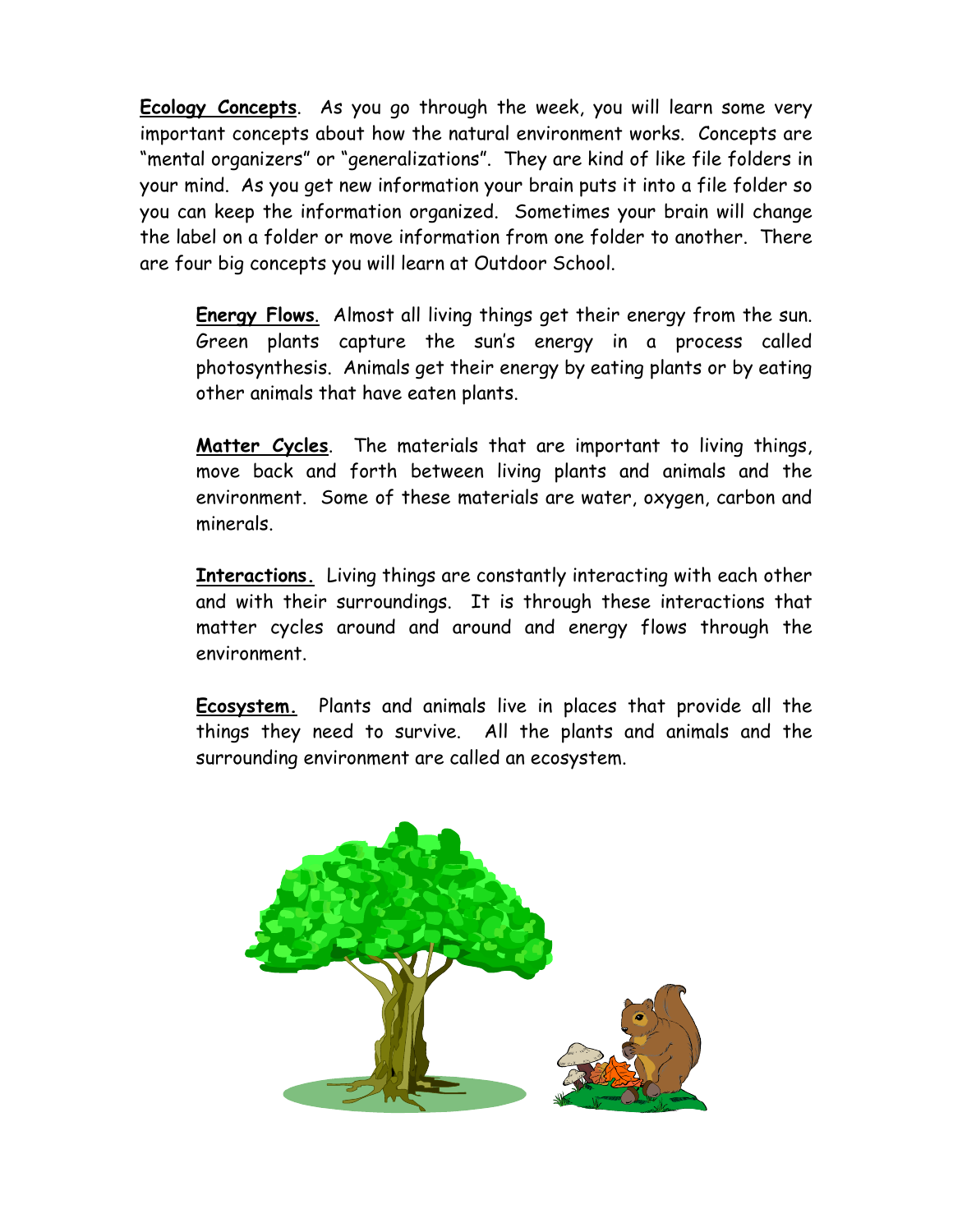Natural Resources. People use the environment for many things. The air we breathe, water we drink, homes we live in and food we eat all come from the environment. The things we use from the environment are called natural resources. In Oregon, important natural resources include forests, water, soil, air, wildlife and minerals. Many people have jobs that depend on natural resources. Some of these jobs include farming, logging, fishing and mining. People also enjoy natural resources for recreation.

Sometimes there are not enough natural resources to meet everyone's needs and wants. Then people must decide how they will use these limited natural resources.

Environmental Responsibility. In just a few years you will be adults and voting about important issues that affect the environment. Even now you can contribute to solutions for environmental problems. With a good knowledge of how the natural world works you can help make better decisions. At Outdoor School you will discover that environmental problems are not easy to solve. If they were, they wouldn't be problems.

#### ACTIVITIES

- 1. Write a story telling about your most memorable experience in the out-of-doors. Emphasize your experience with the environment, not the people you were with.
- 2. Look through your science textbook or library books, particularly the Table of Contents and Index for the four big ecological concepts. What topics are covered under these concepts?
- 3. Read the "Oregonian" and your local community newspaper, news magazines like "Time" or "Newsweek", and watch the television news for one week. Make a list of all the environmental problems mentioned. Mark those that are national or worldwide with a "W" and those that are occurring in Oregon with an "O".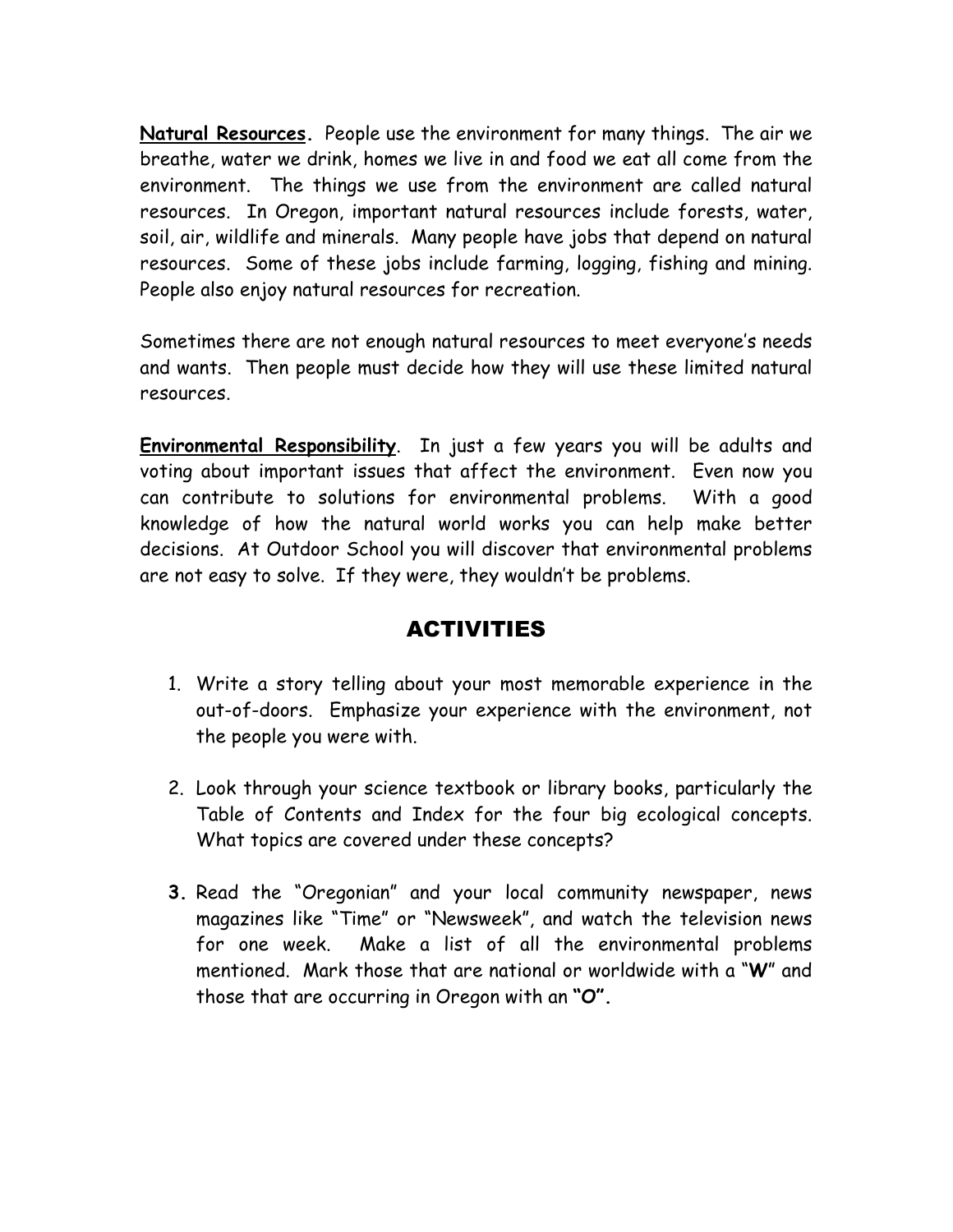#### HAVING FUN AT OUTDOOR SCHOOL

Each afternoon there is a recreation period. This is an opportunity for you to try some new outdoor activities that you might like to pursue as hobbies after Outdoor School. Instead of things like softball and soccer, the emphasis is on activities that make use of the outdoor setting. Predator/Prey games, hiking, outdoor skills such as fire building and use of a compass, and nature crafts are available. You can pick something active or if you prefer, you can select something that is quiet and more relaxing.

After dinner each day there is a special evening activity planned. It may be indoors or outside. Your cabin group may be working together as a team and it will be fun!

Each evening you will attend a campfire program with your cabin group. It is an opportunity for you to provide your own entertainment with songs, skits and stories. After some lively songs, the campfire ends very quietly. As it gets dark and the flames of the fire die away, everyone returns to their cabins reflecting on a busy day and looking forward to a good night's sleep. After people are in bed and quiet, members of the staff often come around to tell you good night with a song or a story.



PLEASE DO NOT WRITE IN THIS BOOK!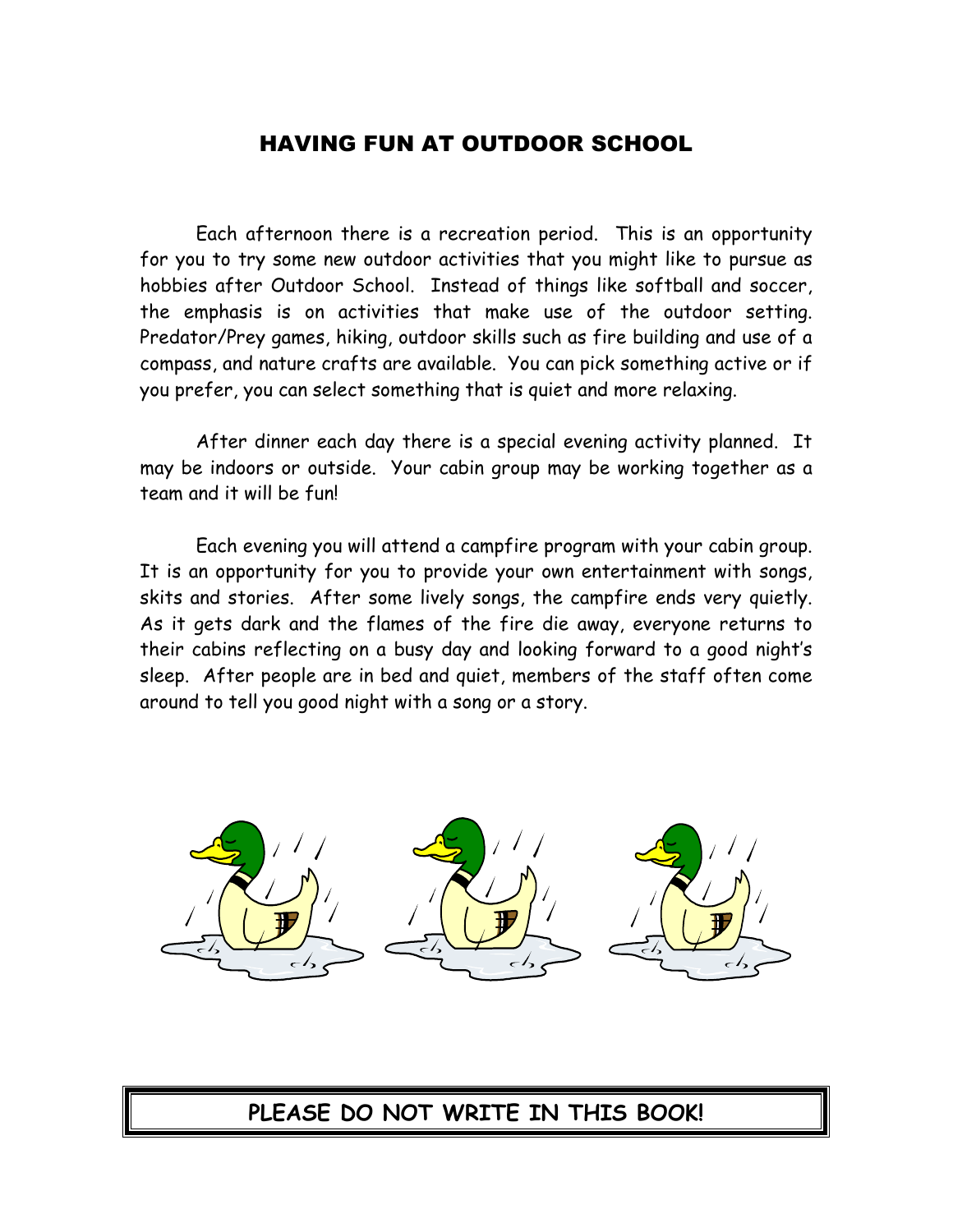#### LIVING AT OUTDOOR SCHOOL

#### CABIN LIVING GROUP

At Outdoor School there are students from three to five classes. You and a few of your classmates join with eight or ten students from the other classes to make up a cabin living group. Each group lives in a separate cabin under the leadership of one or two counselors. Many activities are done with your cabin group throughout the week. Many good friendships are formed with cabin mates.

There is time each day for you and your cabin partners and counselors to play games, visit and have fun.

Everyone is responsible for keeping the cabins neat and clean. There is time set aside each morning to accomplish this task. Cooperation with everyone in the cabin on clean-up and other activities makes for a successful cabin group.

#### HINTS FOR CABIN CLEAN-UP

- Bunks Are the sleeping bags or blankets arranged neatly?
- Gear Is all the gear neatly arranged? Are suitcases closed and under the bunks? Is the arrangement orderly and consistent throughout the cabin? Are clothes hung up or put on shelves or in the suitcases?
- Shoes Are shoes arranged neatly and not in the middle of the floor?
- Lights & Have you conserved energy by turning off the lights and Heaters heater? Is your cabin door closed?
- Floor Is the floor clean? (Check around bedposts.)
- Grounds Are there bits of paper and other litter outside your cabin or in the area?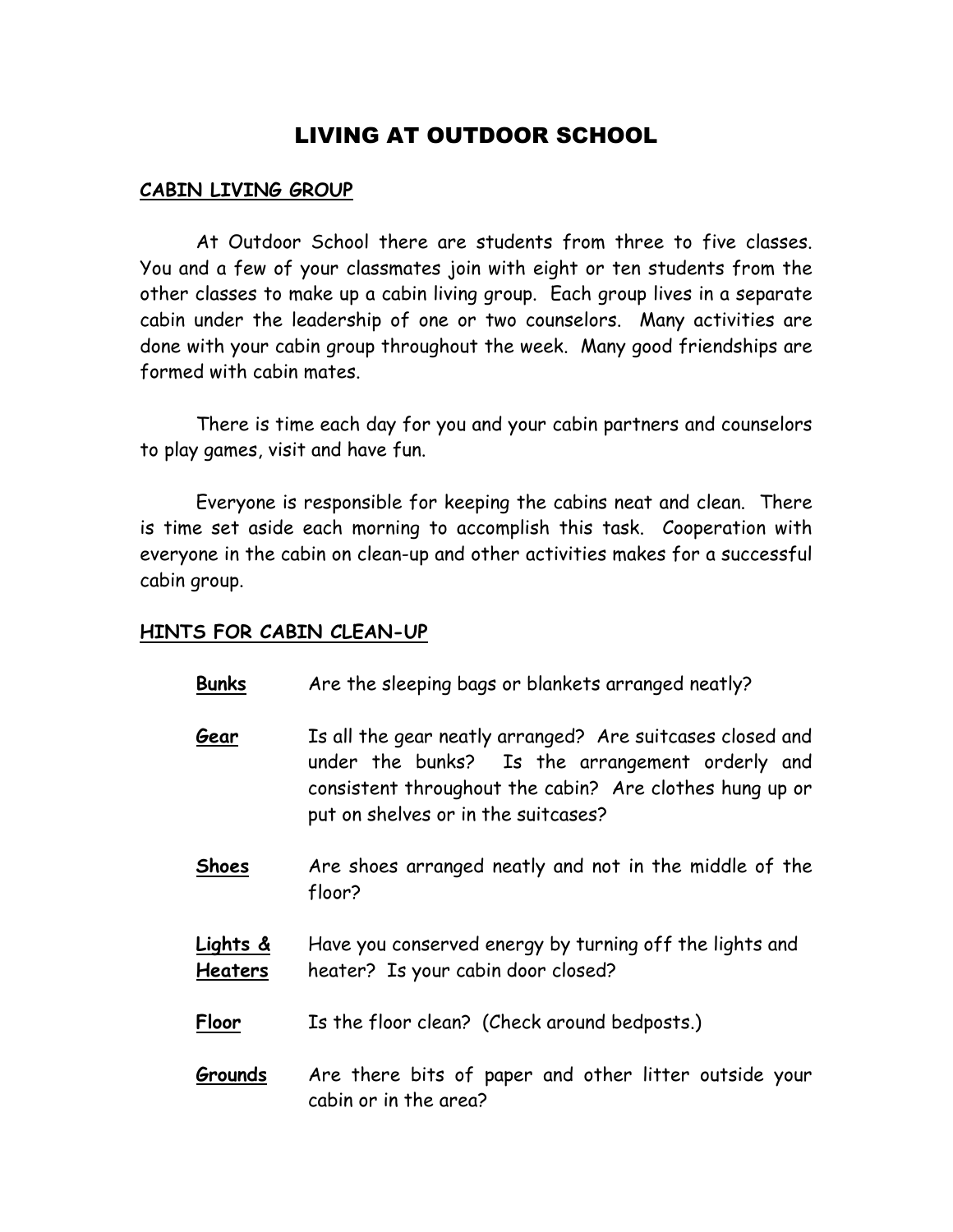#### MEALS

Everyone at Outdoor School eats meals together in the large dining hall. The cooks prepare delicious, well-balanced meals. There are even homemade rolls! Two adults or counselors and eight students sit at each table.

Everyone is encouraged to try all the different kinds of food served. You may discover how good some new dishes can be. Second helpings are usually available and no one goes hungry. Everyone is encouraged to eat everything on his or her plate. Meals are also a time for visiting with both new and old friends. An atmosphere of gracious dining, good table manners and quiet conversation is emphasized.

#### TABLE MANNERS

Good table manners are used at Outdoor School so we may all enjoy a pleasant, congenial atmosphere while eating and to avoid spilling food.

- 1. Everyone washes his or her hands with soap before each meal. Cups and plates are passed in a manner that avoids passing along illness.
- 2. Talking is kept at a quiet, conversational level. Talk only to those at your table, not between tables. Don't talk with your mouth full of food.
- 3. The server at the table takes the first bite of food after everyone is served. Then the others may begin eating.
- 4. Unless you have been excused by the adult or counselor at your table, remain seated until everyone is excused at the end of the meal.
- 5. When helping yourself to food, use the serving utensils provided.
- 6. Spread your napkin across your lap. Use it to wipe your hands and mouth as necessary.
- 7. Food is passed to the left the first time around. Once an item has gone around the table, it can then be passed in the most convenient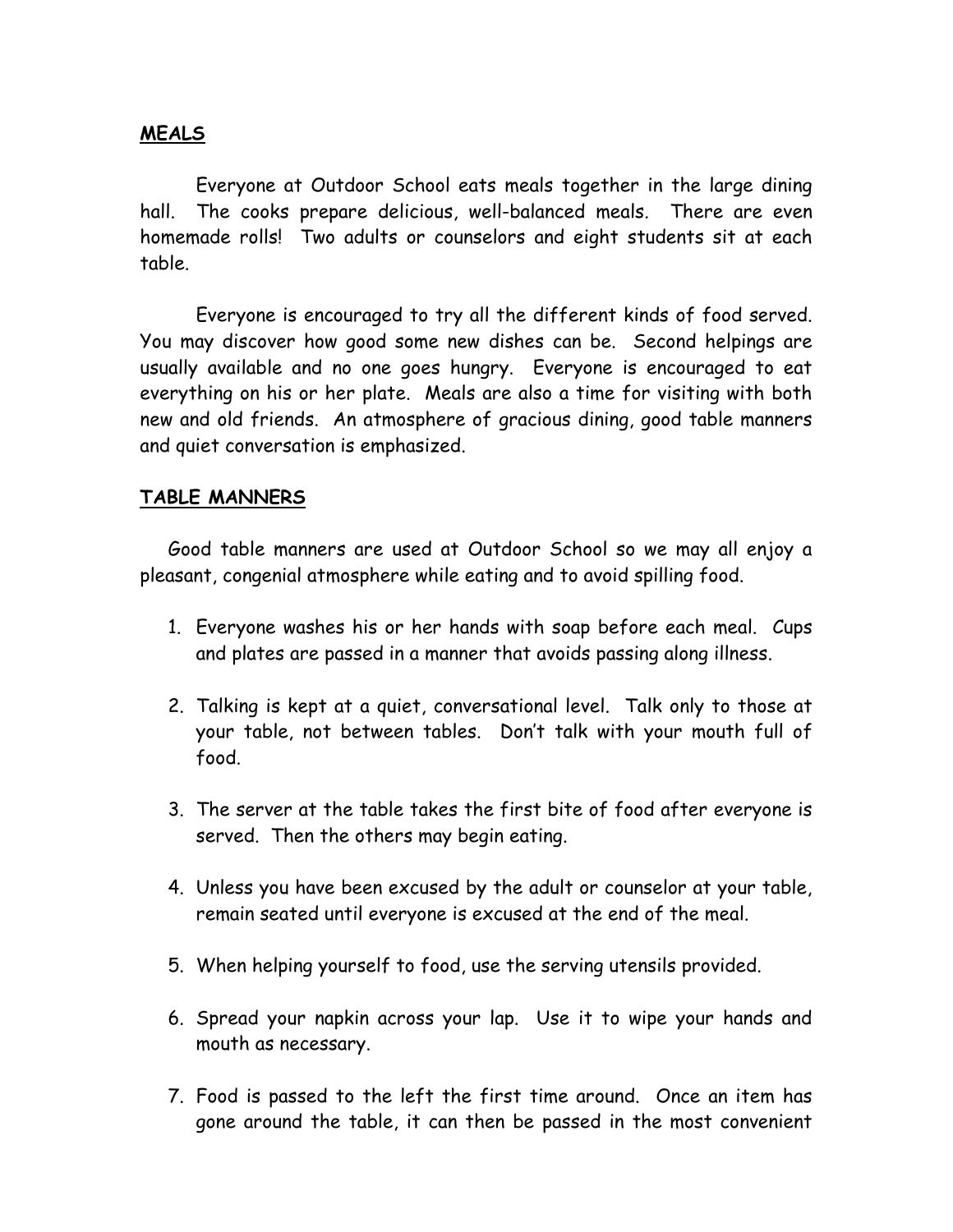direction. Make sure butter and all condiments go all around the table at the beginning of the meal.

- 8. Don't forget PLEASE and THANK YOU when asking for food to be passed.
- 9. At the end of the meal you will help tidy your table by organizing silverware on one plate, garbage on another plate and scrape food waste onto it's own plate. The Kitchen Party (KP) crew will take care of these plates after the meal and scrub down the tables and benches.
- 10. Remember that food waste is energy waste. Take what you want, but eat what you take!



#### PLEASE DO NOT WRITE IN THIS BOOK!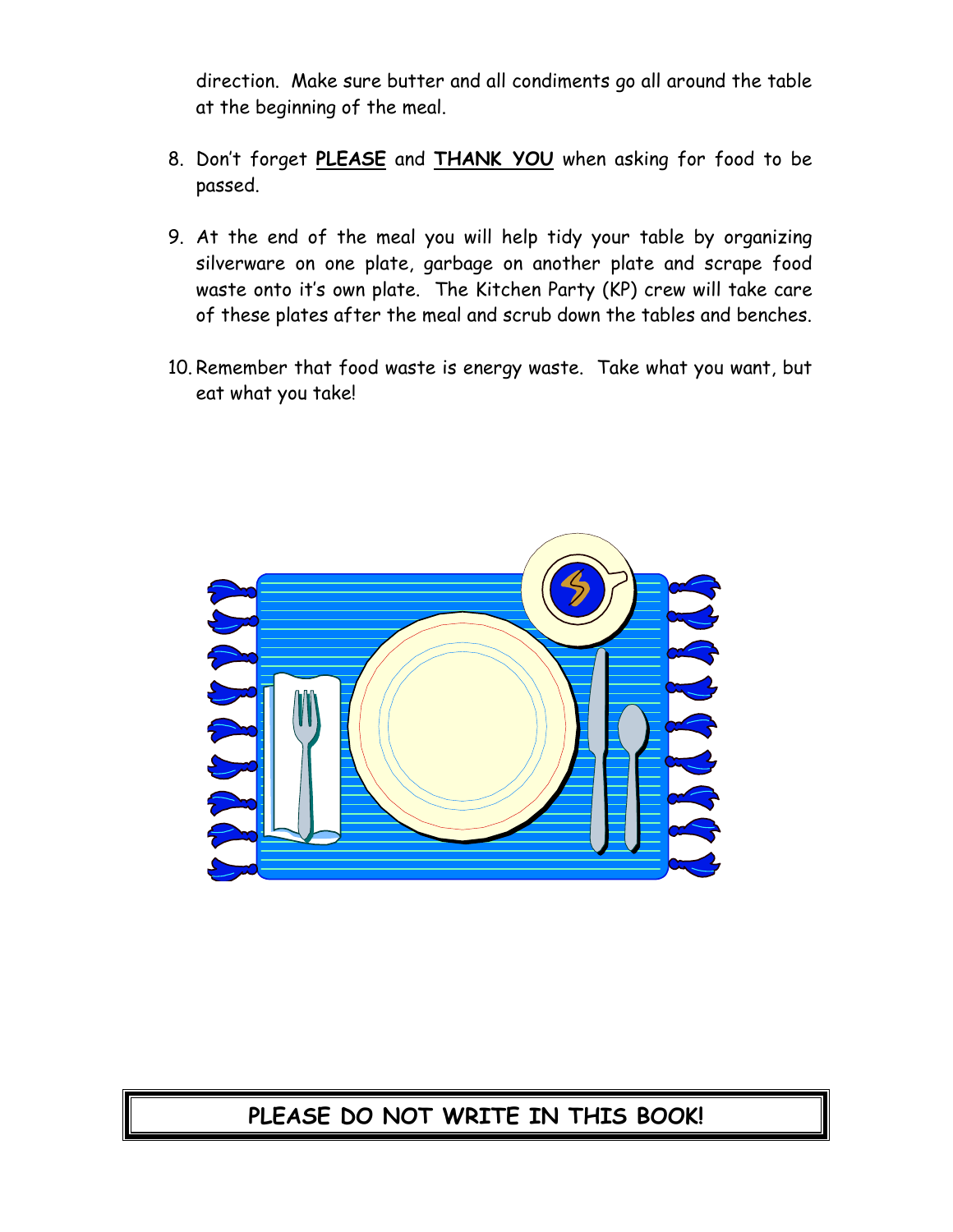#### STUDENT DUTIES ("Niches")

At Outdoor School each cabin group is assigned "niches" during the week. These are necessary to make your Outdoor School a neat, clean, safe and pleasant place in which to live and study. You should find all of these "niches" interesting and challenging. Enter into them with a spirit of cooperation and enthusiasm. You will have a chance to participate in most of them.

#### HOST/HOSTESS

The Host and Hostess have many responsibilities. They guide the conversation and set a good example by using proper table manners at all times. They help serve the food and make sure everyone gets enough to eat.

#### CHOPSTICKS

The Chopsticks see that the dining hall is ready for the meal. They work under the direction of a Program Leader to insure that all tables are properly set. It is extremely important that the chopsticks report on time so that meals will be on time. It is also extremely important that they wash their hands before coming to the dining hall.

#### K.P. (KITCHEN PARTY)

The K.P.'s remain in the dining hall after the meal. They will make sure that tables are cleaned and dishes are taken to the dishwashing room. Dishes are washed by Outdoor School kitchen staff.

#### FLAG

Each morning and evening a group of students known as the "Color Guard" are in charge of conducting a flag-raising or flag-lowering ceremony. Everyone at Outdoor School attends the flag ceremony. It is an opportunity to learn etiquette regarding our flag and to reflect on the heritage of freedom and the bountiful resources our country provides.

#### WEATHER

Each day a group of students reports to the weather station to read the weather instruments and prepare a weather report. The "Weather Crew" presents their findings to other students.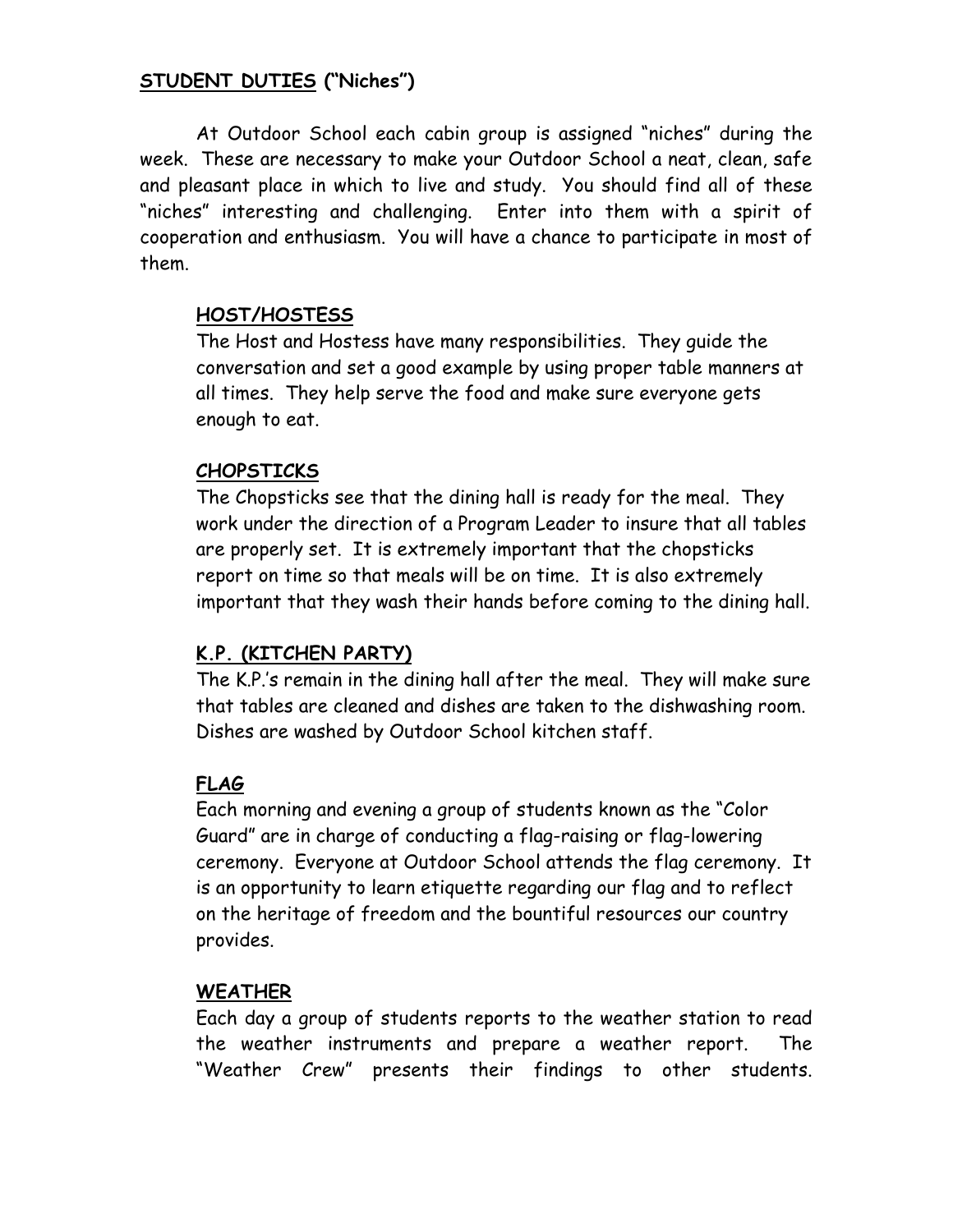#### SCRUB CLUB

The "Scrub Club Crew" cleans the main bathrooms at camp. Gloves are provided and staff and counselors work hard to make this niche a fun activity. The "Scrub Club" may sweep the dining hall floor or carry firewood if needed.

#### PERSONAL CLEANLINESS

Your personal hygiene is your responsibility. Adequate time is provided daily for you to practice good health habits. Washing hands before meals and after using the restroom, changing clothing daily, brushing teeth, combing your hair and showering are a big part of healthful living in the outof-doors. You are required to wash your hands with soap before each meal. Students staying at Outdoor School three nights or more will be provided one shower per week. Students on site for two nights will be provided a shower if needed, though the limited time on site does not allow for every student to get a shower during these short sessions. Any student who needs a shower will be allowed to do so.

#### HEALTH AND SAFETY

You can learn the most and have the most fun if you stay healthy and avoid injury. Following Outdoor School rules and following directions are very important in helping you stay safe and well.

If you are injured or do not feel well, report this immediately to your teacher, counselor or an Outdoor School staff member. The health supervisor is available 24 hours a day to take care of all your health needs.

Any medication you bring to Outdoor School must be turned over to the health supervisor. Medications must be in the original container with your name, the name of the medication and the prescribed dosage written on the container or prescription label. The Health Supervisor gives you your medication as required, but it is your responsibility to show up at the nurse's station at the proper time. Your counselor will help you remember.

### PLEASE DO NOT WRITE IN THIS BOOK!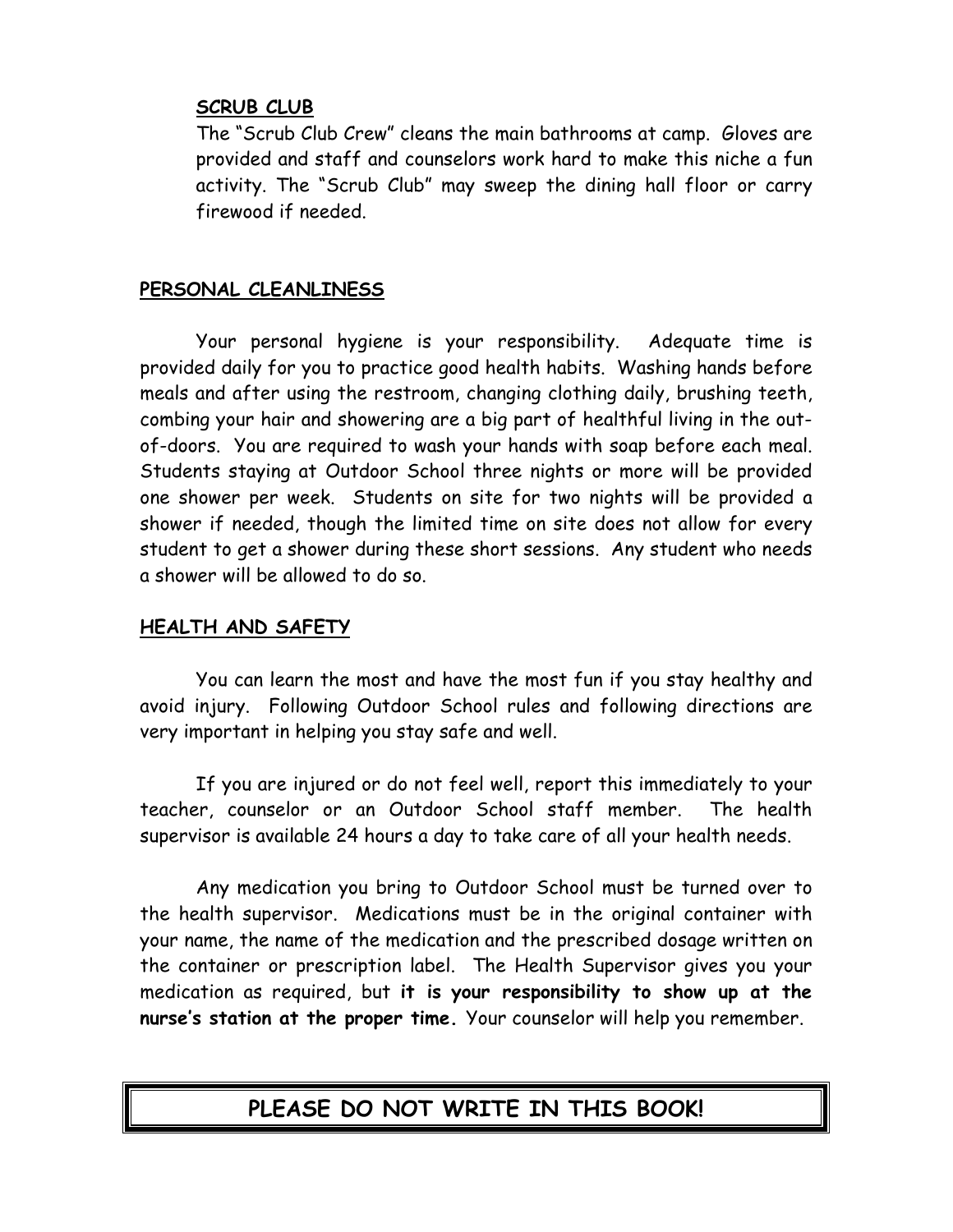#### PREPARING FOR OUTDOOR SCHOOL

 There are several things you need to do to get ready for Outdoor School. Your teacher will help you in preparing for the study activities. Your teacher will also give you a Medical Form to take home. THIS FORM NEEDS TO BE COMPLETED AND SIGNED BY YOUR PARENTS AND RETURNED TO YOUR CLASSROOM TEACHER AT LEAST TWO WEEKS BEFORE YOU LEAVE FOR OUTDOOR SCHOOL.

#### CLOTHING AND EQUIPMENT

 It is important that you come to Outdoor School with appropriate clothing and equipment. Your comfort depends on being ready regardless of the weather. You will be outside even if it is cold and rainy. If you are prepared with clothing that will keep you warm and dry, you can still have fun and learn a lot. Following is a suggested list of items to bring. Please do not put your family to any needless expense. Bring older clothing and equipment that you may already have around your home or perhaps you can borrow from a friend. The main thing is to have enough clothing to keep you warm and dry if the weather is cold and rainy. Your parents will help you decide what clothing is best. Clothing in layers such as a shirt, sweater, jacket and raincoat are often warmer and more comfortable than one warm jacket. A "raincoat" is a coat that has a hood AND repels water for a long period of time.

#### SLEEPING GEAR TOILETRIES

Warm sleeping bag Bath towel or blanket, bedroll & sheet Hand towel Extra Blanket (if sleeping bag is light) Washcloth Pillow and pillowcase Soap and container

 Comb / brush Toothbrush and paste

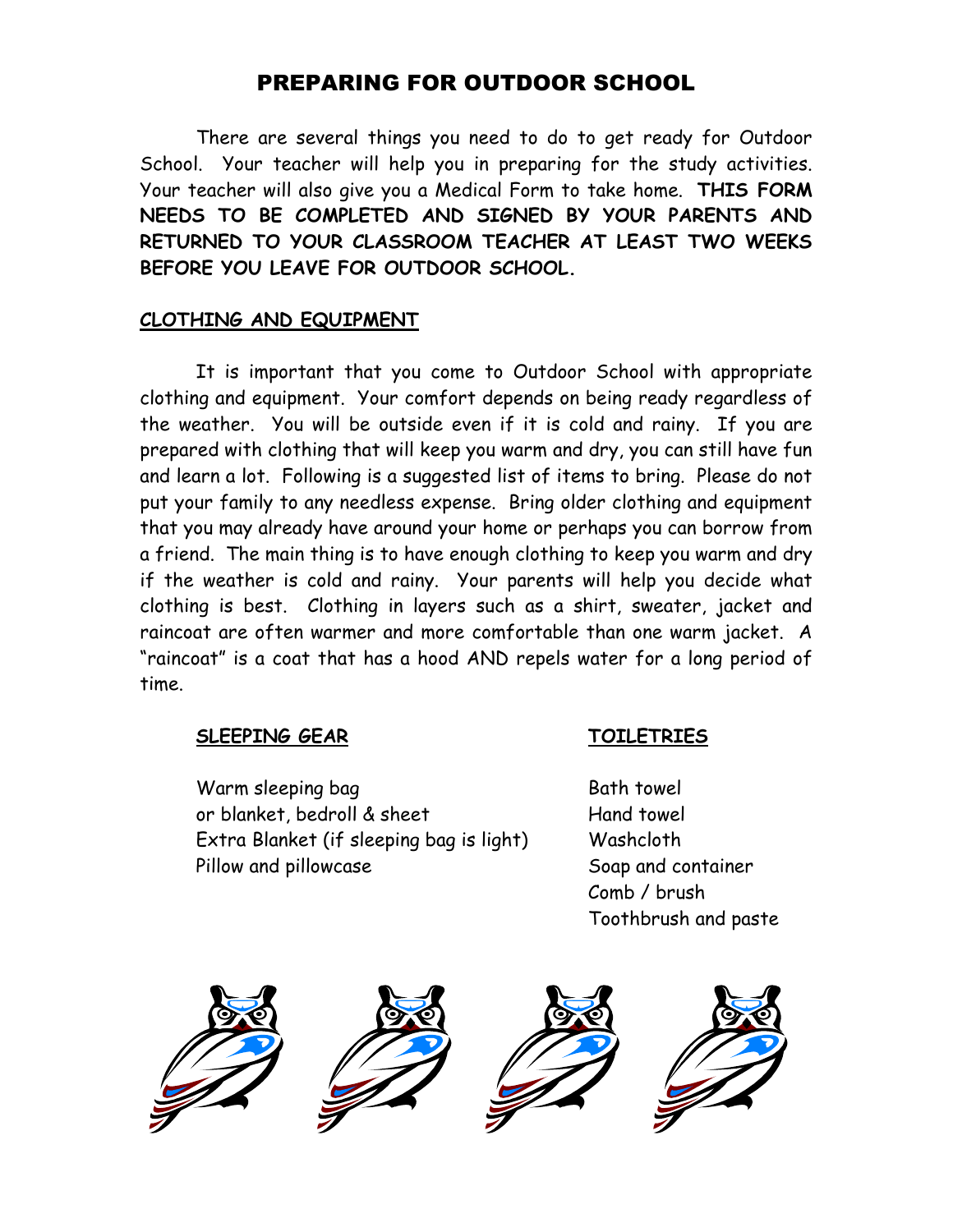#### CLOTHING OTHER

Long-sleeve Shirts (2 or 3) Letter writing materials (paper, Jeans or heavy trousers envelopes, stamps, postcards, (2 or 3 pairs) and pencils.) Warm Jacket Warm Hat **Disposable Camera (optional)** Sweater and/or Sweatshirt (Write your name & school on it) Socks (6 to 8 pairs) Underwear (4 to 5 changes) Thermal Underwear / Long Johns Pajamas (or sweats for sleeping) WATERPROOF RAINCOAT (with hood) WATERPROOF RAINPANTS WATERPROOF BOOTS Extra pair of shoes Gloves Daypack Water bottle





#### Please DO NOT bring the following items to Outdoor School:

- money
- electronic items (mp3 & CD players, cell phones & video games). You may bring a flashlight, watch and/or camera if you'd like.
- hair dryers, make-up, hair spray, perfume, cologne & body spray
- matches & lighters
- knives
- things to eat including candy or gum.
- bathing suits, tank tops and halter tops (You are not allowed to wear them for safety reasons).

PLEASE LEAVE ALL "VALUABLE" ITEMS AT HOME.

### OUTDOOR SCHOOL IS NOT RESPONSIBLE FOR ANY LOST OR STOLEN ITEMS!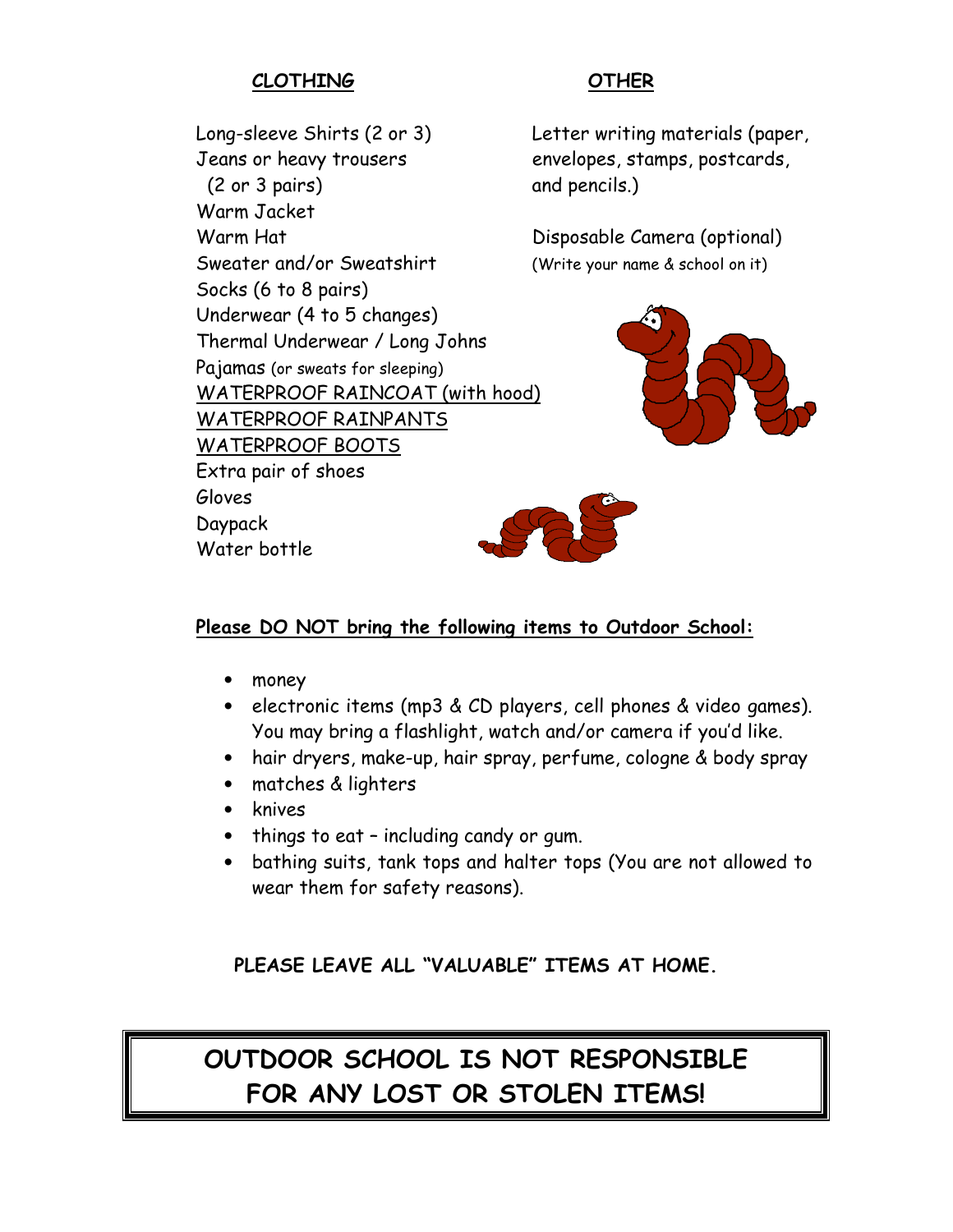#### IDENTIFY YOUR CLOTHING AND OTHER BELONGINGS

 The best way to prevent losing your clothing or other possessions is to mark EVERYTHING clearly with your name and the name of your school. We recommend you mark all items with a permanent felt pen or laundry pen or sew on a nametag.

 Your teacher will help you identify your luggage with tags or tape to attach to your suitcase, handbag and bedroll or sleeping bag.

 In order to keep your gear clean and dry, put your sleeping bag and suitcase in large plastic garbage bags and tie them shut. Be sure to label the OUTSIDE of the bag with your name and school so you can find your stuff when you get to Outdoor School. Save these plastic bags when you unpack at Outdoor School so you can use them to keep your luggage dry for the trip home.



### ARRIVAL AT OUTDOOR SCHOOL

 When you arrive at Outdoor School, please remain seated and quiet until a staff member boards your bus and gives instructions. The counselors remain in charge of your group to check in with the health supervisor and bring you to the community meeting. Please stay with your group at all times.

 Your baggage, sleeping bags and other gear should be left on the bus. The Outdoor School staff unloads the bus and places your gear in a safe, dry area. Keep your daypack, with a full water bottle and raingear, with you all the time.

 At the opening assembly, the Site Supervisor welcomes your class and introduces the Outdoor School staff. They then review the Outdoor School rules and assign you to your cabin living group. After you pick up your gear, your cabin counselor takes you to your living quarters, assigns a bunk to you and helps you get settled. Your counselor leads your cabin group to duties and to lunch. Please stay with your counselor.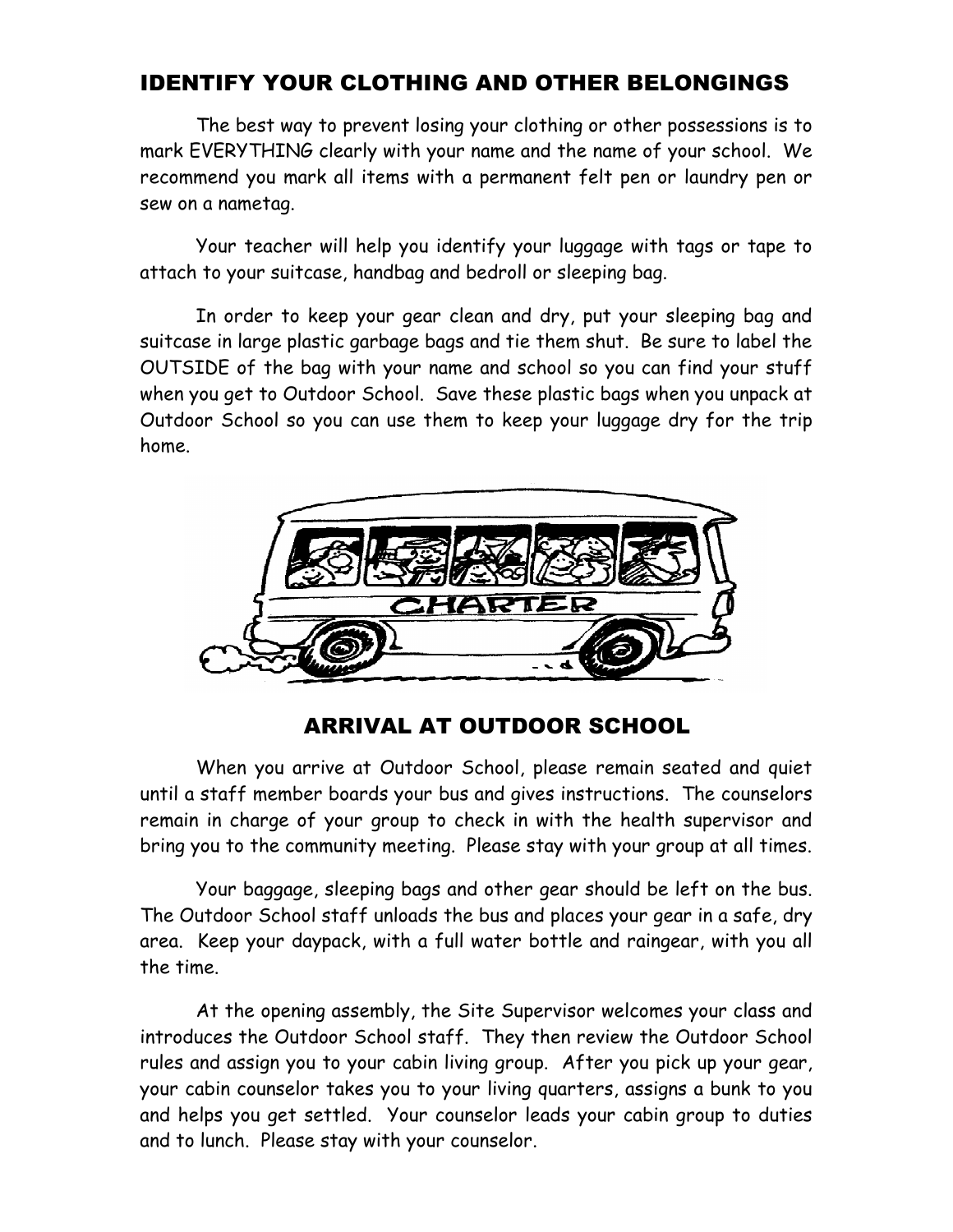#### RULES FOR OUTDOOR SCHOOL

#### RESPECT YOURSELF! RESPECT OTHERS! RESPECT THE ENVIRONMENT!

Our mission at Outdoor School is to create a safe, fun and educational environment. These rules assure that everyone can equally and safely share the pleasures and benefits of Outdoor School. Everyone is expected to understand and abide by these rules while at Outdoor School.

- 1. Leave the campgrounds ONLY under the direction of a counselor or teacher. Boundaries are explained at the Community Meeting.
- 2. Wade in creeks or pond ONLY as directed by an adult. If you're at the beach, never wade in incoming waves.
- 3. Protect yourself and others by not throwing rocks, sand or other items.
- 4. Run ONLY in places designated by the Outdoor School staff never on trails.
- 5. Matches and lighters can create fires. DO NOT bring them to Outdoor School.
- 6. A quiet atmosphere is maintained on site from 9:45 p.m. (time for lights out) to 7:00 a.m. (wake up time).
- 7. Protect living plants and animals from injury or destruction.
- 8. Walk only on trails, not cross-country.
- 9. Report any injury or sickness to the Outdoor School Health Supervisor immediately, day or night.
- 10. Please follow the Outdoor School schedule.
- 11. Respect the rights and property of other people. DO NOT go into other student's cabins. Leave other people's gear and clothing alone.
- 12. You will be expected to abide by the same rules you follow at your school as well.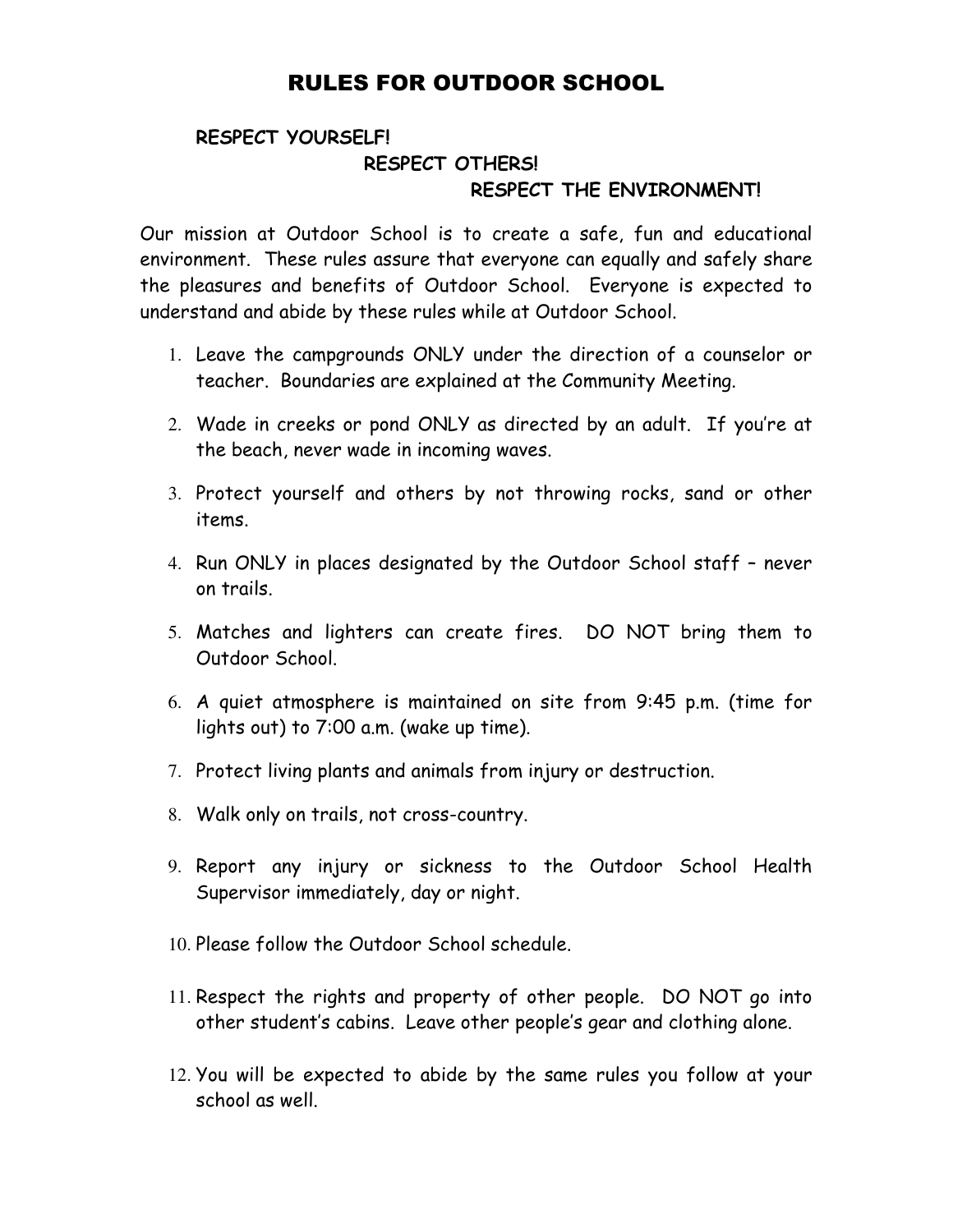#### THREE STRIKES SYSTEM

At Outdoor School we use a "Three Strikes" system to address inappropriate student behavior. This system allows teachers, staff and students to work together to correct inappropriate behavior and keep everyone's experience at Outdoor School as fulfilling as possible. Only Outdoor School staff and teachers can issue strikes to students. Here's a description of how the system works.

- Strike 1: Verbal Warning. This warning will help the student understand why their behavior was inappropriate and why it must not be repeated. The Site Supervisor will be notified that the strike has been given and it will be recorded in the "Strike Log" to keep all staff and teachers informed about student discipline.
- Strike 2: Written Warning. The student's teacher and/or Site Supervisor will sit down with the student to discuss and write down details about the inappropriate behavior and the possible alternatives if the behavior is not corrected. They will also discuss ways that the staff, teachers and high school counselors can help the student make positive changes in their behavior.
- Strike 3: Expulsion. Students who do not change their inappropriate behavior after Strikes 1 and 2 are sent home from Outdoor School. We typically do not send students home for a series of small behavior issues. When students are sent home it is usually because of serious behavior problems.



ONE HIT RULE

Any student who strikes another person with the intent to hurt them will be immediately sent home from Outdoor School. The One Hit Rule applies even if the student has not received any previous strikes for other inappropriate behavior. Violence of any kind is not tolerated at Outdoor School.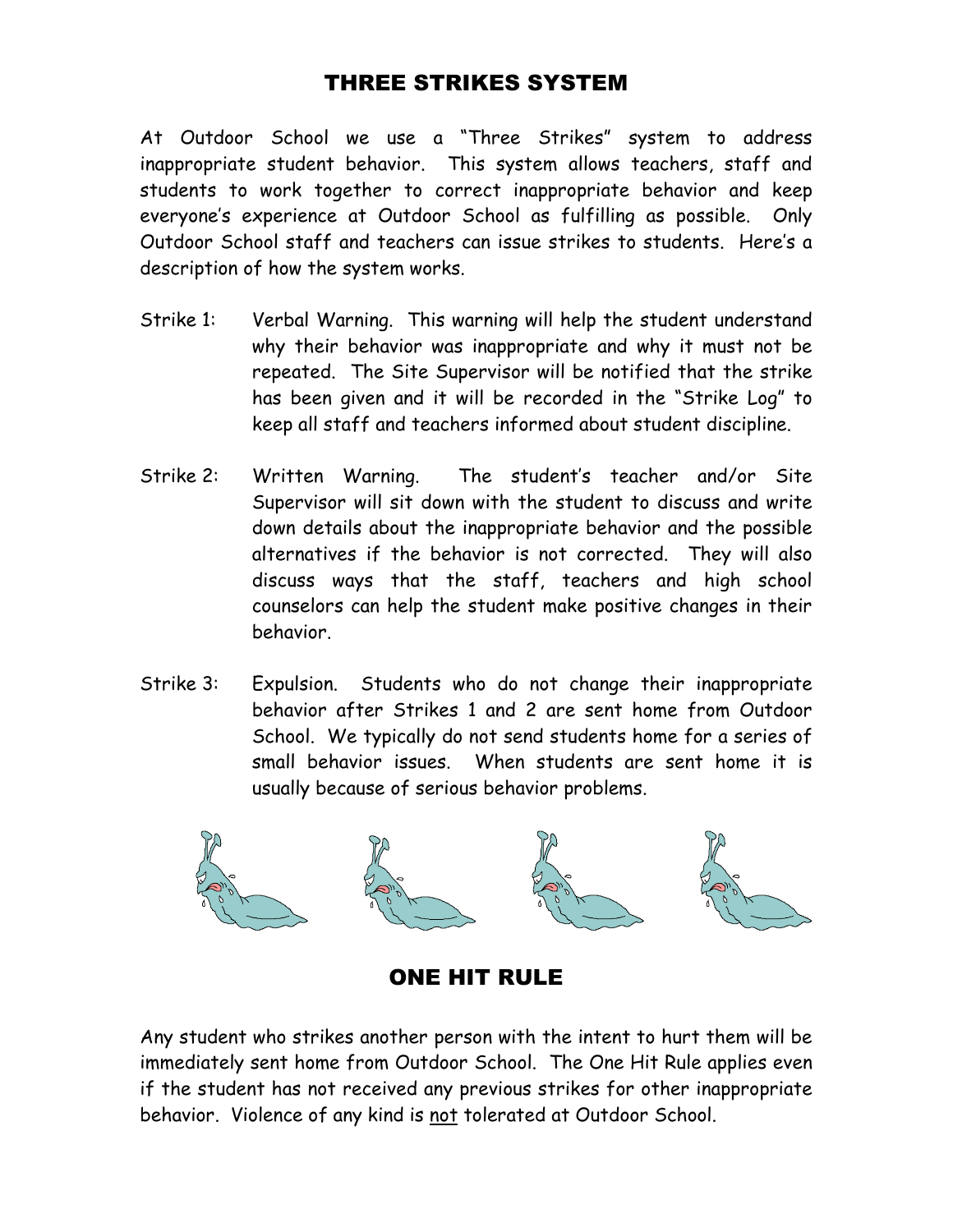#### TIPS FOR A GREAT WEEK AT OUTDOOR SCHOOL

 Your stay at Outdoor School will be one of the most memorable weeks in your educational career. Understanding nature is only a part of what you can learn. Through meeting and associating with other people, including people your own age, high school age counselors, staff members and teachers, you can learn much about yourself and others. You will probably strengthen old friendships and make new ones. The memories of all the good times can stay with you for years to come.

 To help make sure that you will remember the valuable lessons and rich experiences, here are some suggestions:

- 1. Keep your eyes and ears open and ready to see and hear.
- 2. Ask questions when you need an answer.
- 3. Be on time for all activities. Be prepared with proper clothing and supplies for each activity. Wear your nametag and daypack (with pencil, a full water bottle and raingear) wherever you go.
- 4. Smile and be cheerful! It will make things run more smoothly and everyone will have a more enjoyable experience.
- 5. Slow down and take time every day to think about what you are doing and learning. Close your eyes and think about the best things that happened during the day.
- 6. Write down things you learn and things you do. There are diary pages in the "Field Study Journal" which you will get while at Outdoor School. You can look at it later and smile as you remember.
- 7. Take pictures if you can. Some cameras are very inexpensive but can capture priceless moments.
- 8. Become a part of everything you experience. Don't let anything pass you by. Remember this will be your only week at Outdoor School as a student, so don't waste a minute.
- 9. Look, hear, feel, enjoy, think, laugh, love, talk, listen, sing and learn. Then the time will be yours to keep forever.

#### WE'LL SEE YOU SOON AT OUTDOOR SCHOOL!